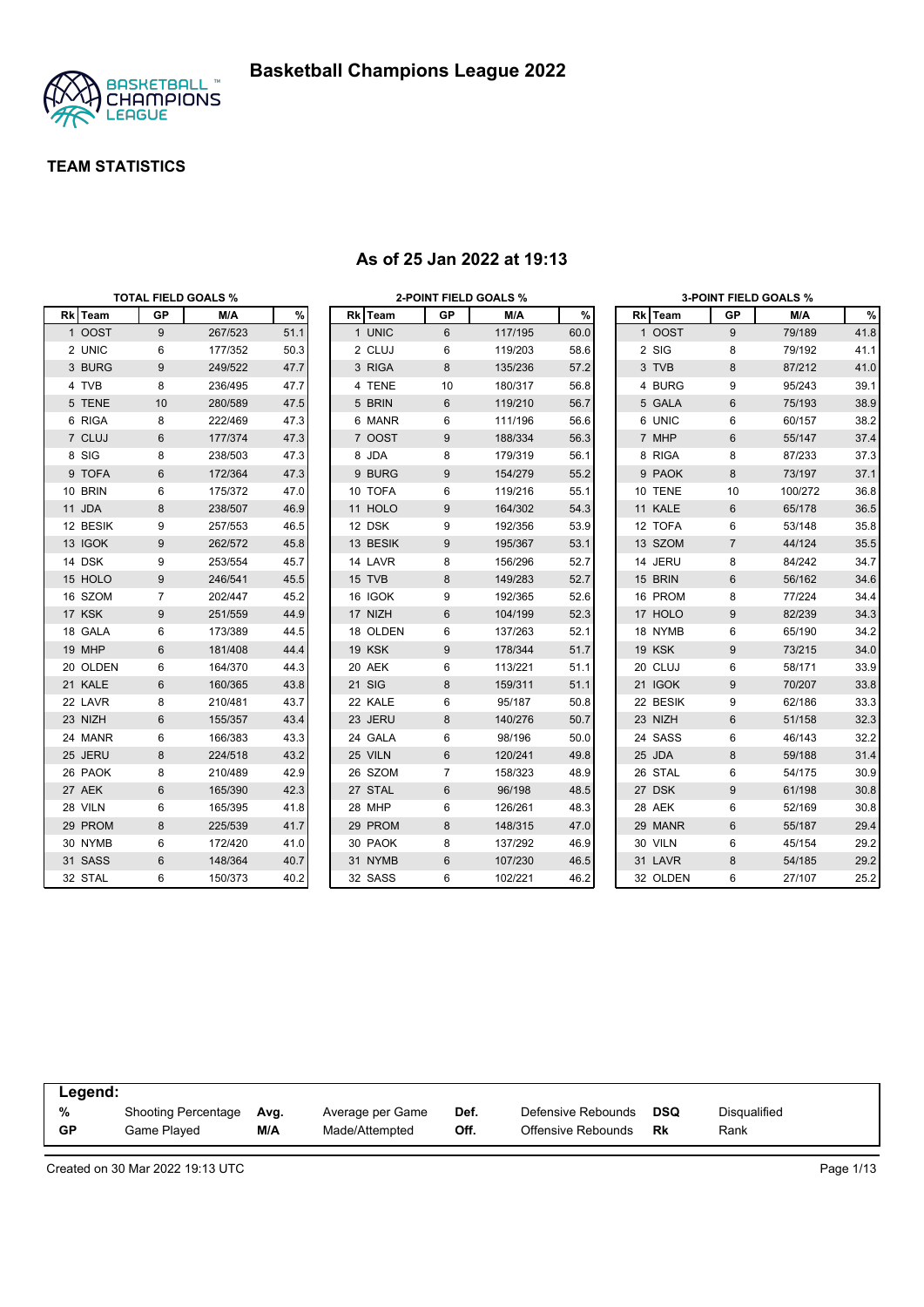

|          | <b>FREE THROWS %</b> |         |      |          | <b>POINTS FOR</b> |              |      |          | <b>POINTS AGAINST</b> |              |      |
|----------|----------------------|---------|------|----------|-------------------|--------------|------|----------|-----------------------|--------------|------|
| Rk Team  | <b>GP</b>            | M/A     | $\%$ | Rk Team  | <b>GP</b>         | <b>Total</b> | Avg. | Rk Team  | GP                    | <b>Total</b> | Avg. |
| 1 GALA   | 6                    | 104/122 | 85.2 | 1 GALA   | 6                 | 525          | 87.5 | 1 UNIC   | 6                     | 403          | 67.2 |
| 2 NYMB   | 6                    | 72/85   | 84.7 | 2 CLUJ   | 6                 | 523          | 87.2 | 2 JDA    | 8                     | 589          | 73.6 |
| 3 VILN   | 6                    | 100/125 | 80.0 | 3 SIG    | 8                 | 676          | 84.5 | 3 VILN   | 6                     | 442          | 73.7 |
| 4 BURG   | 9                    | 111/140 | 79.3 | 4 OOST   | 9                 | 756          | 84.0 | 4 MANR   | 6                     | 445          | 74.2 |
| 5 TVB    | 8                    | 101/128 | 78.9 | 5 TVB    | 8                 | 660          | 82.5 | 5 HOLO   | 9                     | 669          | 74.3 |
| 6 MHP    | 6                    | 77/98   | 78.6 | 6 MHP    | 6                 | 494          | 82.3 | 6 SZOM   | $\overline{7}$        | 521          | 74.4 |
| 7 DSK    | 9                    | 135/172 | 78.5 | 7 MANR   | 6                 | 487          | 81.2 | 7 TVB    | 8                     | 596          | 74.5 |
| 8 STAL   | 6                    | 95/122  | 77.9 | 8 JERU   | 8                 | 649          | 81.1 | 8 MHP    | 6                     | 450          | 75.0 |
| 9 BESIK  | 9                    | 106/137 | 77.4 | 9 TOFA   | 6                 | 483          | 80.5 | 9 TENE   | 10                    | 751          | 75.1 |
| 10 NIZH  | 6                    | 98/127  | 77.2 | 10 NYMB  | 6                 | 481          | 80.2 | 10 PROM  | 8                     | 608          | 76.0 |
| 11 HOLO  | 9                    | 138/180 | 76.7 | 11 VILN  | 6                 | 475          | 79.2 | 11 DSK   | 9                     | 687          | 76.3 |
| 12 PROM  | 8                    | 84/110  | 76.4 | 12 HOLO  | 9                 | 712          | 79.1 | 12 JERU  | 8                     | 613          | 76.6 |
| 13 TOFA  | 6                    | 86/113  | 76.1 | 13 TENE  | 10                | 785          | 78.5 | 13 LAVR  | $\boldsymbol{8}$      | 617          | 77.1 |
| 14 MANR  | 6                    | 100/132 | 75.8 | 14 AEK   | 6                 | 471          | 78.5 | 14 IGOK  | 9                     | 694          | 77.1 |
| 15 UNIC  | 6                    | 53/70   | 75.7 | 15 BURG  | 9                 | 704          | 78.2 | 15 TOFA  | $6\phantom{1}$        | 463          | 77.2 |
| 16 OOST  | 9                    | 143/189 | 75.7 | 16 DSK   | 9                 | 702          | 78.0 | 16 BESIK | 9                     | 696          | 77.3 |
| 17 OLDEN | 6                    | 95/126  | 75.4 | 17 UNIC  | 6                 | 467          | 77.8 | 17 KSK   | 9                     | 705          | 78.3 |
| 18 SASS  | 6                    | 79/106  | 74.5 | 18 RIGA  | 8                 | 619          | 77.4 | 18 BURG  | 9                     | 715          | 79.4 |
| 19 KALE  | 6                    | 78/105  | 74.3 | 19 BRIN  | 6                 | 464          | 77.3 | 19 RIGA  | 8                     | 641          | 80.1 |
| 20 SIG   | 8                    | 121/164 | 73.8 | 20 KALE  | 6                 | 463          | 77.2 | 20 STAL  | 6                     | 483          | 80.5 |
| 21 KSK   | 9                    | 106/144 | 73.6 | 21 NIZH  | 6                 | 459          | 76.5 | 21 PAOK  | 8                     | 644          | 80.5 |
| 22 LAVR  | 8                    | 87/120  | 72.5 | 22 IGOK  | 9                 | 688          | 76.4 | 22 SIG   | 8                     | 646          | 80.8 |
| 23 PAOK  | 8                    | 106/147 | 72.1 | 23 PROM  | 8                 | 611          | 76.4 | 23 OOST  | 9                     | 728          | 80.9 |
| 24 SZOM  | $\overline{7}$       | 86/120  | 71.7 | 24 SZOM  | $\overline{7}$    | 534          | 76.3 | 24 GALA  | 6                     | 486          | 81.0 |
| 25 TENE  | 10                   | 125/175 | 71.4 | 25 JDA   | 8                 | 609          | 76.1 | 25 OLDEN | $6\phantom{1}$        | 491          | 81.8 |
| 26 AEK   | 6                    | 89/125  | 71.2 | 26 BESIK | 9                 | 682          | 75.8 | 26 KALE  | 6                     | 501          | 83.5 |
| 27 JERU  | 8                    | 117/167 | 70.1 | 27 KSK   | 9                 | 681          | 75.7 | 27 NIZH  | 6                     | 503          | 83.8 |
| 28 RIGA  | 8                    | 88/129  | 68.2 | 28 OLDEN | 6                 | 450          | 75.0 | 28 CLUJ  | 6                     | 505          | 84.2 |
| 29 CLUJ  | 6                    | 111/168 | 66.1 | 29 PAOK  | 8                 | 599          | 74.9 | 29 BRIN  | 6                     | 507          | 84.5 |
| 30 JDA   | 8                    | 74/112  | 66.1 | 30 STAL  | 6                 | 449          | 74.8 | 30 NYMB  | 6                     | 509          | 84.8 |
| 31 BRIN  | $6\phantom{1}$       | 58/89   | 65.2 | 31 SASS  | 6                 | 421          | 70.2 | 31 AEK   | $6\phantom{1}$        | 516          | 86.0 |
| 32 IGOK  | 9                    | 94/151  | 62.3 | 32 LAVR  | 8                 | 561          | 70.1 | 32 SASS  | 6                     | 516          | 86.0 |

| Legend:   |                     |      |                  |      |                    |            |              |  |
|-----------|---------------------|------|------------------|------|--------------------|------------|--------------|--|
| %         | Shooting Percentage | Avg. | Average per Game | Def. | Defensive Rebounds | <b>DSQ</b> | Disqualified |  |
| <b>GP</b> | Game Played         | M/A  | Made/Attempted   | Off. | Offensive Rebounds | Rk         | Rank         |  |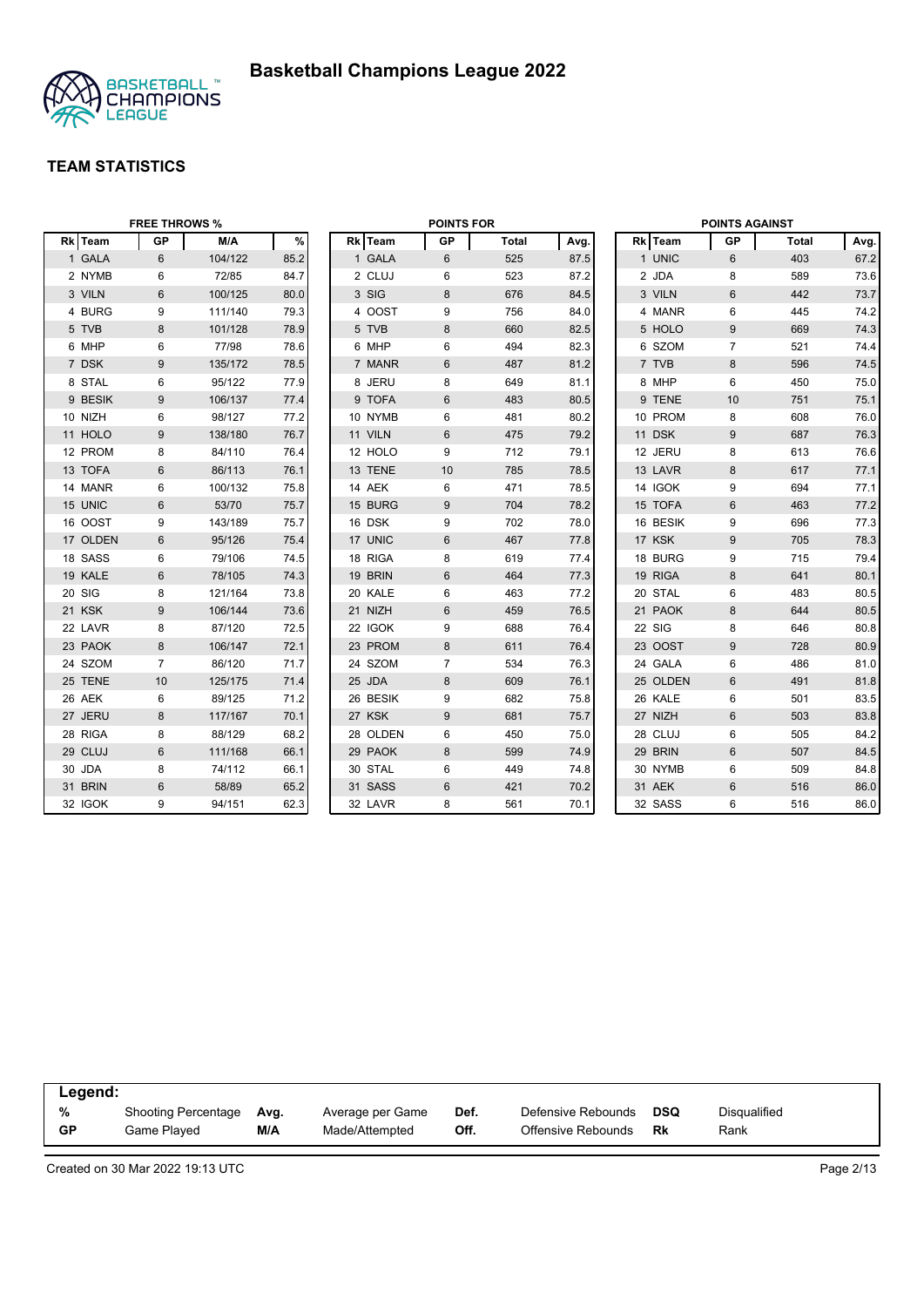

|          |           | <b>REBOUNDS</b> |      |              |      |               | <b>ASSISTS</b> |              |      |          | <b>FOULS</b>   |              |      |
|----------|-----------|-----------------|------|--------------|------|---------------|----------------|--------------|------|----------|----------------|--------------|------|
| Rk Team  | <b>GP</b> | Off.            | Def. | <b>Total</b> | Avg. | Rk Team       | <b>GP</b>      | <b>Total</b> | Avg. | Rk Team  | <b>GP</b>      | <b>Total</b> | Avg. |
| 1 JERU   | 8         | 89              | 247  | 336          | 42.0 | 1 CLUJ        | 6              | 126          | 21.0 | 1 BRIN   | 6              | 136          | 22.7 |
| 2 PROM   | 8         | 99              | 222  | 321          | 40.1 | 2 BRIN        | 6              | 123          | 20.5 | 2 KSK    | 9              | 196          | 21.8 |
| 3 MANR   | 6         | 67              | 169  | 236          | 39.3 | 3 OOST        | 9              | 181          | 20.1 | 3 DSK    | $9\,$          | 195          | 21.7 |
| 4 SZOM   | 7         | 88              | 184  | 272          | 38.9 | 4 RIGA        | 8              | 161          | 20.1 | 4 NYMB   | 6              | 130          | 21.7 |
| 5 MHP    | 6         | 88              | 145  | 233          | 38.8 | 5 MANR        | 6              | 120          | 20.0 | 5 JERU   | 8              | 172          | 21.5 |
| 6 NYMB   | 6         | 71              | 159  | 230          | 38.3 | 6 NIZH        | 6              | 118          | 19.7 | 6 OOST   | 9              | 193          | 21.4 |
| 7 IGOK   | 9         | 111             | 229  | 340          | 37.8 | 7 UNIC        | 6              | 117          | 19.5 | 7 HOLO   | 9              | 192          | 21.3 |
| 8 STAL   | 6         | 67              | 159  | 226          | 37.7 | 8 TVB         | 8              | 155          | 19.4 | 8 NIZH   | 6              | 128          | 21.3 |
| 9 TVB    | 8         | 83              | 218  | 301          | 37.6 | 9 SZOM        | $\overline{7}$ | 135          | 19.3 | 9 PAOK   | 8              | 165          | 20.6 |
| 10 GALA  | 6         | 62              | 157  | 219          | 36.5 | 10 HOLO       | 9              | 172          | 19.1 | 10 SZOM  | $\overline{7}$ | 142          | 20.3 |
| 11 CLUJ  | 6         | 74              | 143  | 217          | 36.2 | 11 BURG       | 9              | 169          | 18.8 | 11 MANR  | $6\phantom{1}$ | 122          | 20.3 |
| 12 VILN  | 6         | 81              | 135  | 216          | 36.0 | 12 TENE       | 10             | 187          | 18.7 | 12 SASS  | 6              | 121          | 20.2 |
| 13 KSK   | 9         | 111             | 211  | 322          | 35.8 | 13 GALA       | 6              | 111          | 18.5 | 13 TOFA  | $6\phantom{1}$ | 121          | 20.2 |
| 14 OOST  | 9         | 82              | 237  | 319          | 35.4 | 14 SIG        | 8              | 146          | 18.3 | 14 VILN  | 6              | 120          | 20.0 |
| 15 DSK   | 9         | 111             | 206  | 317          | 35.2 | 15 TOFA       | 6              | 108          | 18.0 | 15 BESIK | 9              | 178          | 19.8 |
| 16 BESIK | 9         | 88              | 227  | 315          | 35.0 | 16 IGOK       | 9              | 160          | 17.8 | 16 BURG  | 9              | 178          | 19.8 |
| 17 TENE  | 10        | 95              | 253  | 348          | 34.8 | 17 JDA        | 8              | 139          | 17.4 | 17 PROM  | 8              | 156          | 19.5 |
| 18 SIG   | 8         | 98              | 179  | 277          | 34.6 | 18 KALE       | 6              | 103          | 17.2 | 18 RIGA  | 8              | 156          | 19.5 |
| 19 NIZH  | 6         | 73              | 133  | 206          | 34.3 | 19 PROM       | 8              | 134          | 16.8 | 19 CLUJ  | 6              | 117          | 19.5 |
| 20 HOLO  | 9         | 84              | 224  | 308          | 34.2 | 20 NYMB       | 6              | 100          | 16.7 | 20 KALE  | 6              | 117          | 19.5 |
| 21 UNIC  | 6         | 55              | 150  | 205          | 34.2 | 21 SASS       | $6\phantom{1}$ | 100          | 16.7 | 21 IGOK  | 9              | 174          | 19.3 |
| 22 JDA   | 8         | 93              | 180  | 273          | 34.1 | 22 VILN       | 6              | 100          | 16.7 | 22 OLDEN | 6              | 116          | 19.3 |
| 23 PAOK  | 8         | 73              | 199  | 272          | 34.0 | 23 BESIK      | 9              | 149          | 16.6 | 23 TENE  | 10             | 186          | 18.6 |
| 24 RIGA  | 8         | 77              | 194  | 271          | 33.9 | 24 PAOK       | 8              | 128          | 16.0 | 24 SIG   | 8              | 149          | 18.6 |
| 25 BURG  | 9         | 88              | 215  | 303          | 33.7 | 25 JERU       | 8              | 127          | 15.9 | 25 TVB   | 8              | 149          | 18.6 |
| 26 KALE  | 6         | 57              | 143  | 200          | 33.3 | 26 STAL       | 6              | 95           | 15.8 | 26 MHP   | 6              | 111          | 18.5 |
| 27 BRIN  | 6         | 43              | 151  | 194          | 32.3 | 27 DSK        | 9              | 139          | 15.4 | 27 STAL  | 6              | 111          | 18.5 |
| 28 LAVR  | 8         | 68              | 186  | 254          | 31.8 | 28 AEK        | 6              | 92           | 15.3 | 28 LAVR  | 8              | 147          | 18.4 |
| 29 OLDEN | 6         | 60              | 130  | 190          | 31.7 | 29 OLDEN      | 6              | 92           | 15.3 | 29 AEK   | 6              | 110          | 18.3 |
| 30 TOFA  | 6         | 61              | 129  | 190          | 31.7 | <b>30 KSK</b> | 9              | 136          | 15.1 | 30 GALA  | 6              | 109          | 18.2 |
| 31 AEK   | 6         | 62              | 126  | 188          | 31.3 | 31 MHP        | 6              | 84           | 14.0 | 31 JDA   | 8              | 143          | 17.9 |
| 32 SASS  | 6         | 60              | 120  | 180          | 30.0 | 32 LAVR       | 8              | 102          | 12.8 | 32 UNIC  | 6              | 107          | 17.8 |

| Legend:   |                            |      |                  |      |                    |            |                     |
|-----------|----------------------------|------|------------------|------|--------------------|------------|---------------------|
| %         | <b>Shooting Percentage</b> | Ava. | Average per Game | Def. | Defensive Rebounds | <b>DSQ</b> | <b>Disqualified</b> |
| <b>GP</b> | Game Played                | M/A  | Made/Attempted   | Off. | Offensive Rebounds | Rk         | Rank                |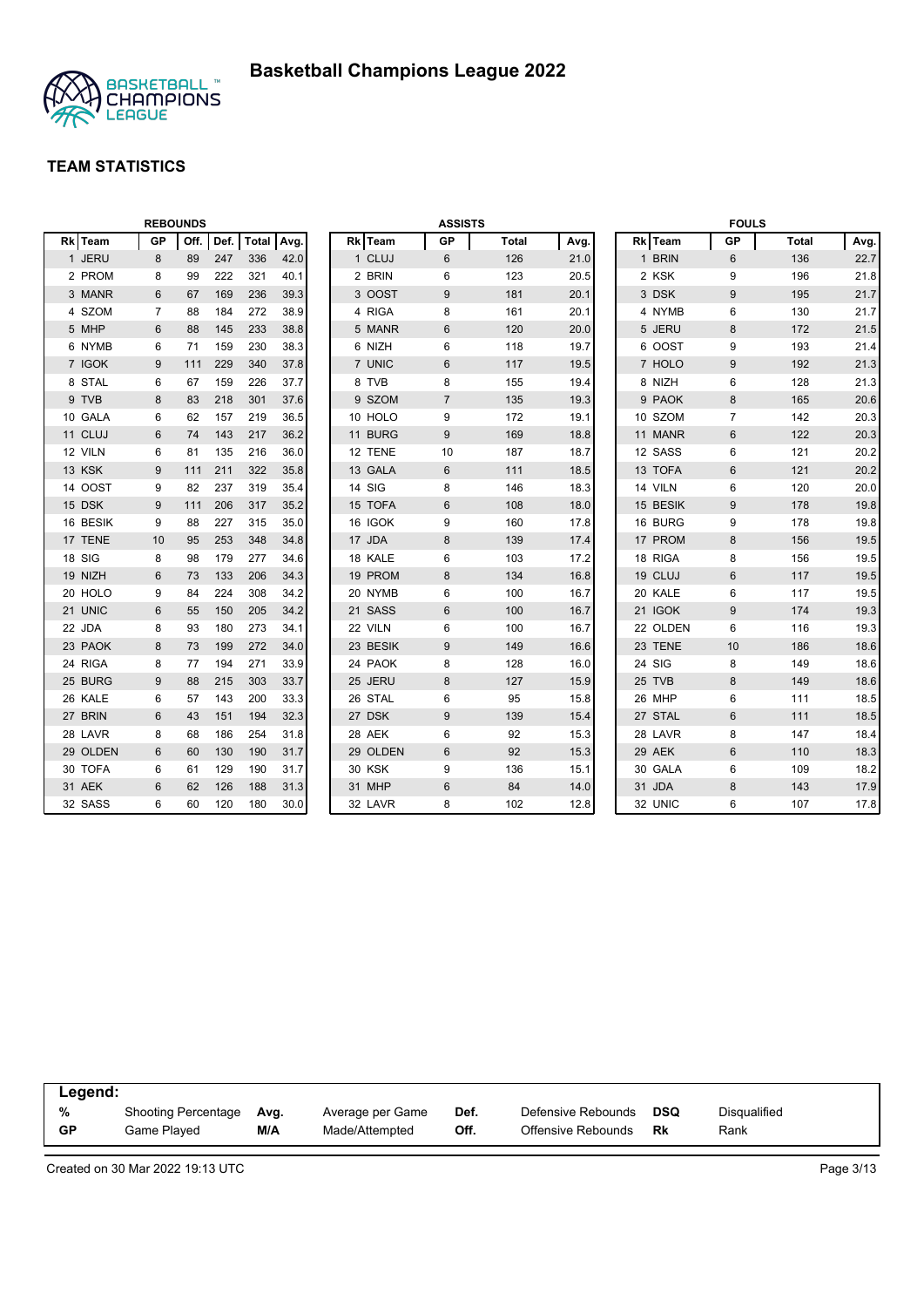

|          | <b>TURNOVERS</b> |              |      |          | <b>STEALS</b>  |              |      |          | <b>BLOCKED SHOTS</b> |       |         |
|----------|------------------|--------------|------|----------|----------------|--------------|------|----------|----------------------|-------|---------|
| Rk Team  | <b>GP</b>        | <b>Total</b> | Avg. | Rk Team  | GP             | <b>Total</b> | Avg. | Rk Team  | GP                   | Total | Avg.    |
| 1 BURG   | 9                | 154          | 17.1 | 1 DSK    | 9              | 90           | 10.0 | 1 KSK    | 9                    | 40    | 4.4     |
| 2 DSK    | 9                | 149          | 16.6 | 2 JDA    | 8              | 75           | 9.4  | 2 MHP    | 6                    | 26    | 4.3     |
| 3 RIGA   | 8                | 128          | 16.0 | 3 VILN   | 6              | 52           | 8.7  | 3 BESIK  | 9                    | 36    | 4.0     |
| 4 UNIC   | 6                | 95           | 15.8 | 4 CLUJ   | 6              | 51           | 8.5  | 4 TVB    | 8                    | 29    | 3.6     |
| 5 STAL   | 6                | 94           | 15.7 | 5 OLDEN  | 6              | 45           | 7.5  | 5 CLUJ   | 6                    | 21    | 3.5     |
| 6 JERU   | 8                | 125          | 15.6 | 6 SIG    | 8              | 59           | 7.4  | 6 JERU   | 8                    | 27    | 3.4     |
| 7 NIZH   | $6\phantom{1}$   | 93           | 15.5 | 7 SZOM   | $\overline{7}$ | 52           | 7.4  | 7 RIGA   | 8                    | 26    | 3.3     |
| 8 SASS   | 6                | 93           | 15.5 | 8 GALA   | 6              | 44           | 7.3  | 8 SASS   | 6                    | 19    | 3.2     |
| 9 CLUJ   | $6\phantom{1}$   | 92           | 15.3 | 9 STAL   | 6              | 44           | 7.3  | 9 SZOM   | $\overline{7}$       | 21    | 3.0     |
| 10 MANR  | 6                | 89           | 14.8 | 10 UNIC  | 6              | 44           | 7.3  | 10 TENE  | 10                   | 29    | 2.9     |
| 11 KALE  | $6\phantom{1}$   | 88           | 14.7 | 11 TOFA  | 6              | 43           | 7.2  | 11 PROM  | 8                    | 23    | 2.9     |
| 12 OOST  | 9                | 129          | 14.3 | 12 JERU  | 8              | 56           | 7.0  | 12 MANR  | 6                    | 17    | 2.8     |
| 13 PROM  | 8                | 110          | 13.8 | 13 MHP   | 6              | 42           | 7.0  | 13 BURG  | 9                    | 24    | 2.7     |
| 14 BRIN  | 6                | 82           | 13.7 | 14 SASS  | 6              | 42           | 7.0  | 14 OOST  | 9                    | 24    | 2.7     |
| 15 BESIK | 9                | 120          | 13.3 | 15 LAVR  | 8              | 54           | 6.8  | 15 TOFA  | $6\phantom{1}$       | 16    | 2.7     |
| 16 SZOM  | $\overline{7}$   | 91           | 13.0 | 16 AEK   | 6              | 41           | 6.8  | 16 UNIC  | 6                    | 16    | 2.7     |
| 17 VILN  | 6                | 78           | 13.0 | 17 MANR  | 6              | 41           | 6.8  | 17 HOLO  | 9                    | 23    | 2.6     |
| 18 HOLO  | 9                | 116          | 12.9 | 18 BESIK | 9              | 59           | 6.6  | 18 IGOK  | 9                    | 23    | 2.6     |
| 19 IGOK  | 9                | 116          | 12.9 | 19 HOLO  | 9              | 59           | 6.6  | 19 JDA   | 8                    | 21    | 2.6     |
| 20 KSK   | 9                | 116          | 12.9 | 20 IGOK  | 9              | 57           | 6.3  | 20 STAL  | 6                    | 15    | 2.5     |
| 21 TVB   | 8                | 102          | 12.8 | 21 BRIN  | 6              | 37           | 6.2  | 21 VILN  | 6                    | 15    | 2.5     |
| 22 JDA   | 8                | 101          | 12.6 | 22 NYMB  | 6              | 37           | 6.2  | 22 LAVR  | 8                    | 19    | 2.4     |
| 23 TENE  | 10               | 125          | 12.5 | 23 PROM  | 8              | 48           | 6.0  | 23 PAOK  | 8                    | 19    | 2.4     |
| 24 TOFA  | 6                | 75           | 12.5 | 24 TENE  | 10             | 59           | 5.9  | 24 GALA  | 6                    | 13    | 2.2     |
| 25 LAVR  | 8                | 98           | 12.3 | 25 TVB   | 8              | 46           | 5.8  | 25 OLDEN | $6\phantom{1}$       | 13    | 2.2     |
| 26 PAOK  | 8                | 98           | 12.3 | 26 BURG  | 9              | 49           | 5.4  | 26 NIZH  | 6                    | 12    | 2.0     |
| 27 SIG   | 8                | 98           | 12.3 | 27 KSK   | 9              | 49           | 5.4  | 27 AEK   | 6                    | 11    | 1.8     |
| 28 OLDEN | 6                | 71           | 11.8 | 28 RIGA  | 8              | 42           | 5.3  | 28 DSK   | 9                    | 15    | $1.7$   |
| 29 MHP   | 6                | 68           | 11.3 | 29 NIZH  | 6              | 31           | 5.2  | 29 BRIN  | $6\phantom{1}$       | 10    | 1.7     |
| 30 NYMB  | 6                | 67           | 11.2 | 30 PAOK  | 8              | 41           | 5.1  | 30 KALE  | 6                    | 10    | 1.7     |
| 31 AEK   | $6\phantom{1}$   | 62           | 10.3 | 31 KALE  | $6\,$          | 28           | 4.7  | 31 SIG   | 8                    | 11    | 1.4     |
| 32 GALA  | 6                | 62           | 10.3 | 32 OOST  | 9              | 37           | 4.1  | 32 NYMB  | 6                    | 3     | $0.5\,$ |

| Legend:   |                            |      |                  |      |                    |            |              |  |
|-----------|----------------------------|------|------------------|------|--------------------|------------|--------------|--|
| %         | <b>Shooting Percentage</b> | Avg. | Average per Game | Def. | Defensive Rebounds | <b>DSQ</b> | Disqualified |  |
| <b>GP</b> | Game Played                | M/A  | Made/Attempted   | Off. | Offensive Rebounds | Rk         | Rank         |  |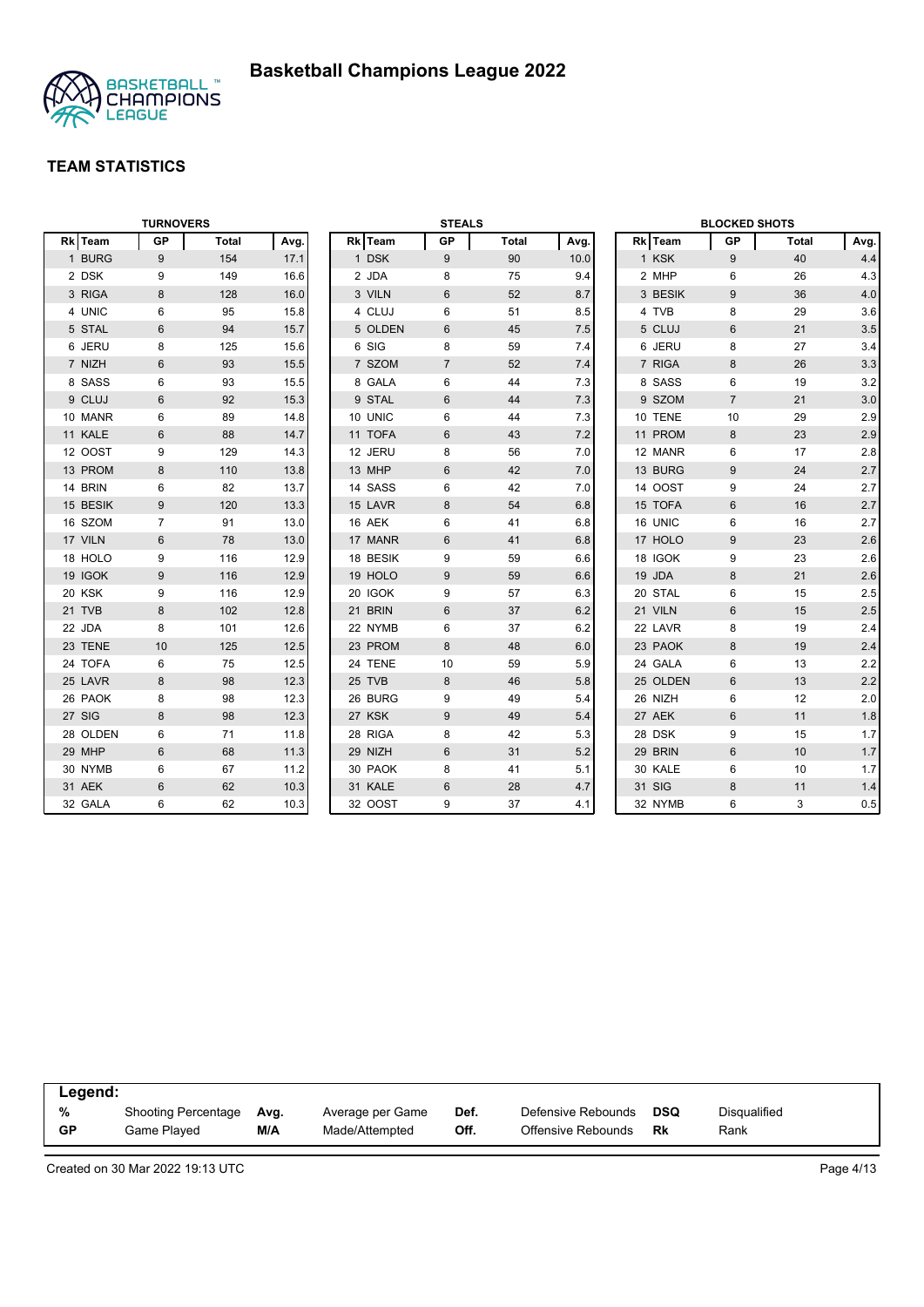



|          |                | <b>TOTAL FIELD GOALS MADE</b> |      |               |                | <b>2-POINT FIELD GOALS MADE</b> |      |          |                  | 3-POINT FIELD GOALS MADE |      |
|----------|----------------|-------------------------------|------|---------------|----------------|---------------------------------|------|----------|------------------|--------------------------|------|
| Rk Team  | GP             | M/A                           | Avg. | Rk Team       | GP             | Total                           | Avg. | Rk Team  | GP               | Total                    | Avg. |
| 1 MHP    | 6              | 181                           | 30.2 | 1 OLDEN       | 6              | 137                             | 22.8 | 1 GALA   | 6                | 75                       | 12.5 |
| 2 JDA    | 8              | 238                           | 29.8 | 2 SZOM        | $\overline{7}$ | 158                             | 22.6 | 2 RIGA   | 8                | 87                       | 10.9 |
| 3 SIG    | 8              | 238                           | 29.8 | 3 JDA         | 8              | 179                             | 22.4 | 3 TVB    | 8                | 87                       | 10.9 |
| 4 OOST   | 9              | 267                           | 29.7 | 4 BESIK       | 9              | 195                             | 21.7 | 4 KALE   | 6                | 65                       | 10.8 |
| 5 TVB    | 8              | 236                           | 29.5 | 5 DSK         | 9              | 192                             | 21.3 | 5 NYMB   | $6\phantom{1}$   | 65                       | 10.8 |
| 6 CLUJ   | 6              | 177                           | 29.5 | 6 IGOK        | 9              | 192                             | 21.3 | 6 BURG   | 9                | 95                       | 10.6 |
| 7 UNIC   | 6              | 177                           | 29.5 | 7 MHP         | 6              | 126                             | 21.0 | 7 JERU   | 8                | 84                       | 10.5 |
| 8 BRIN   | 6              | 175                           | 29.2 | 8 OOST        | 9              | 188                             | 20.9 | 8 TENE   | 10               | 100                      | 10.0 |
| 9 IGOK   | 9              | 262                           | 29.1 | 9 VILN        | 6              | 120                             | 20.0 | 9 UNIC   | $6\phantom{1}$   | 60                       | 10.0 |
| 10 SZOM  | $\overline{7}$ | 202                           | 28.9 | 10 SIG        | 8              | 159                             | 19.9 | 10 SIG   | 8                | 79                       | 9.9  |
| 11 GALA  | $6\phantom{1}$ | 173                           | 28.8 | <b>11 KSK</b> | 9              | 178                             | 19.8 | 11 CLUJ  | $6\phantom{1}$   | 58                       | 9.7  |
| 12 NYMB  | 6              | 172                           | 28.7 | 12 BRIN       | 6              | 119                             | 19.8 | 12 PROM  | 8                | 77                       | 9.6  |
| 13 TOFA  | 6              | 172                           | 28.7 | 13 CLUJ       | 6              | 119                             | 19.8 | 13 BRIN  | 6                | 56                       | 9.3  |
| 14 BESIK | 9              | 257                           | 28.6 | 14 TOFA       | 6              | 119                             | 19.8 | 14 MANR  | 6                | 55                       | 9.2  |
| 15 DSK   | 9              | 253                           | 28.1 | 15 LAVR       | 8              | 156                             | 19.5 | 15 MHP   | 6                | 55                       | 9.2  |
| 16 PROM  | 8              | 225                           | 28.1 | 16 UNIC       | 6              | 117                             | 19.5 | 16 HOLO  | 9                | 82                       | 9.1  |
| 17 TENE  | 10             | 280                           | 28.0 | 17 AEK        | 6              | 113                             | 18.8 | 17 PAOK  | 8                | 73                       | 9.1  |
| 18 JERU  | 8              | 224                           | 28.0 | 18 TVB        | 8              | 149                             | 18.6 | 18 STAL  | 6                | 54                       | 9.0  |
| 19 KSK   | 9              | 251                           | 27.9 | 19 PROM       | 8              | 148                             | 18.5 | 19 OOST  | 9                | 79                       | 8.8  |
| 20 RIGA  | 8              | 222                           | 27.8 | 20 MANR       | 6              | 111                             | 18.5 | 20 TOFA  | 6                | 53                       | 8.8  |
| 21 BURG  | 9              | 249                           | 27.7 | 21 HOLO       | 9              | 164                             | 18.2 | 21 AEK   | 6                | 52                       | 8.7  |
| 22 MANR  | 6              | 166                           | 27.7 | 22 TENE       | 10             | 180                             | 18.0 | 22 NIZH  | 6                | 51                       | 8.5  |
| 23 AEK   | $6\phantom{1}$ | 165                           | 27.5 | 23 NYMB       | 6              | 107                             | 17.8 | 23 KSK   | $\boldsymbol{9}$ | 73                       | 8.1  |
| 24 VILN  | 6              | 165                           | 27.5 | 24 JERU       | 8              | 140                             | 17.5 | 24 IGOK  | 9                | 70                       | 7.8  |
| 25 HOLO  | 9              | 246                           | 27.3 | 25 NIZH       | 6              | 104                             | 17.3 | 25 SASS  | $6\phantom{1}$   | 46                       | 7.7  |
| 26 OLDEN | 6              | 164                           | 27.3 | 26 BURG       | 9              | 154                             | 17.1 | 26 VILN  | $\,6$            | 45                       | 7.5  |
| 27 KALE  | 6              | 160                           | 26.7 | 27 PAOK       | 8              | 137                             | 17.1 | 27 JDA   | $\bf 8$          | 59                       | 7.4  |
| 28 LAVR  | 8              | 210                           | 26.3 | 28 SASS       | 6              | 102                             | 17.0 | 28 BESIK | 9                | 62                       | 6.9  |
| 29 PAOK  | 8              | 210                           | 26.3 | 29 RIGA       | 8              | 135                             | 16.9 | 29 DSK   | 9                | 61                       | 6.8  |
| 30 NIZH  | 6              | 155                           | 25.8 | 30 GALA       | 6              | 98                              | 16.3 | 30 LAVR  | 8                | 54                       | 6.8  |
| 31 STAL  | 6              | 150                           | 25.0 | 31 STAL       | 6              | 96                              | 16.0 | 31 SZOM  | $\overline{7}$   | 44                       | 6.3  |
| 32 SASS  | 6              | 148                           | 24.7 | 32 KALE       | 6              | 95                              | 15.8 | 32 OLDEN | 6                | 27                       | 4.5  |

| Legend:   |                            |      |                  |      |                    |            |              |
|-----------|----------------------------|------|------------------|------|--------------------|------------|--------------|
| %         | <b>Shooting Percentage</b> | Avg. | Average per Game | Def. | Defensive Rebounds | <b>DSQ</b> | Disqualified |
| <b>GP</b> | Game Played                | M/A  | Made/Attempted   | Off. | Offensive Rebounds | Rk         | Rank         |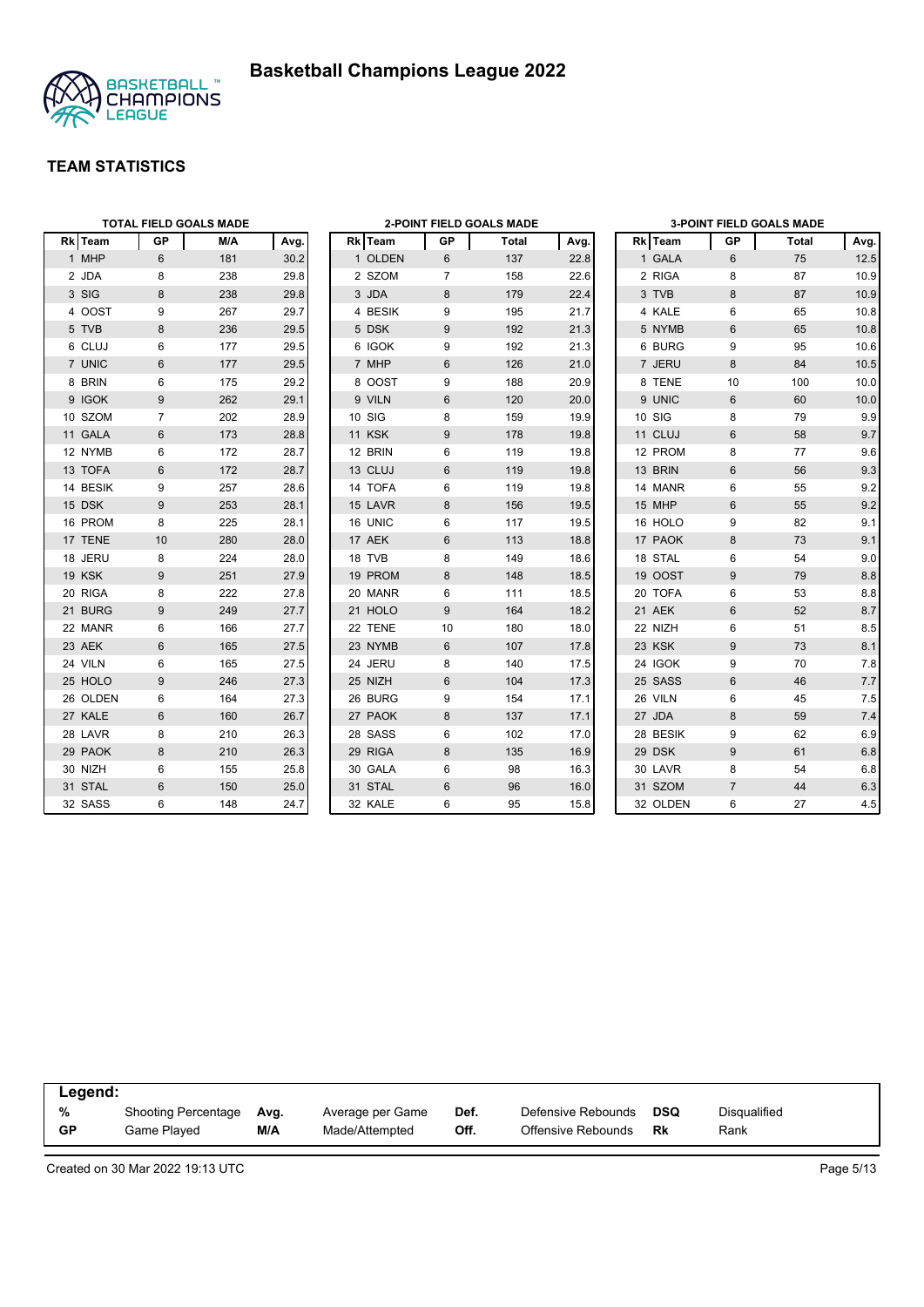



|          | <b>FREE THROWS MADE</b> |              |      |          |    | <b>TOTAL FIELD GOALS ATTEMPTS</b> |      |         |                | <b>2-POINT FIELD GOALS ATTEMPTS</b> |      |
|----------|-------------------------|--------------|------|----------|----|-----------------------------------|------|---------|----------------|-------------------------------------|------|
| Rk Team  | <b>GP</b>               | <b>Total</b> | Avg. | Rk Team  | GP | Total                             | Avg. | Rk Team | GP             | Total                               | Avg. |
| 1 CLUJ   | $6\phantom{1}$          | 111          | 18.5 | 1 NYMB   | 6  | 420                               | 70.0 | 1 SZOM  | $\overline{7}$ | 323                                 | 46.1 |
| 2 GALA   | 6                       | 104          | 17.3 | 2 MHP    | 6  | 408                               | 68.0 | 2 OLDEN | 6              | 263                                 | 43.8 |
| 3 MANR   | 6                       | 100          | 16.7 | 3 PROM   | 8  | 539                               | 67.4 | 3 MHP   | $\,6\,$        | 261                                 | 43.5 |
| 4 VILN   | 6                       | 100          | 16.7 | 4 VILN   | 6  | 395                               | 65.8 | 4 BESIK | 9              | 367                                 | 40.8 |
| 5 NIZH   | 6                       | 98           | 16.3 | 5 AEK    | 6  | 390                               | 65.0 | 5 IGOK  | 9              | 365                                 | 40.6 |
| 6 OOST   | 9                       | 143          | 15.9 | 6 JERU   | 8  | 518                               | 64.8 | 6 VILN  | 6              | 241                                 | 40.2 |
| 7 OLDEN  | $6\phantom{1}6$         | 95           | 15.8 | 7 GALA   | 6  | 389                               | 64.8 | 7 JDA   | $\bf 8$        | 319                                 | 39.9 |
| 8 STAL   | 6                       | 95           | 15.8 | 8 SZOM   | 7  | 447                               | 63.9 | 8 DSK   | 9              | 356                                 | 39.6 |
| 9 HOLO   | 9                       | 138          | 15.3 | 9 MANR   | 6  | 383                               | 63.8 | 9 PROM  | 8              | 315                                 | 39.4 |
| 10 SIG   | 8                       | 121          | 15.1 | 10 IGOK  | 9  | 572                               | 63.6 | 10 SIG  | 8              | 311                                 | 38.9 |
| 11 DSK   | 9                       | 135          | 15.0 | 11 JDA   | 8  | 507                               | 63.4 | 11 NYMB | $6\phantom{1}$ | 230                                 | 38.3 |
| 12 AEK   | 6                       | 89           | 14.8 | 12 SIG   | 8  | 503                               | 62.9 | 12 KSK  | 9              | 344                                 | 38.2 |
| 13 JERU  | 8                       | 117          | 14.6 | 13 CLUJ  | 6  | 374                               | 62.3 | 13 OOST | 9              | 334                                 | 37.1 |
| 14 TOFA  | 6                       | 86           | 14.3 | 14 STAL  | 6  | 373                               | 62.2 | 14 LAVR | 8              | 296                                 | 37.0 |
| 15 PAOK  | 8                       | 106          | 13.3 | 15 KSK   | 9  | 559                               | 62.1 | 15 AEK  | $6\phantom{1}$ | 221                                 | 36.8 |
| 16 SASS  | 6                       | 79           | 13.2 | 16 BRIN  | 6  | 372                               | 62.0 | 16 SASS | 6              | 221                                 | 36.8 |
| 17 KALE  | 6                       | 78           | 13.0 | 17 TVB   | 8  | 495                               | 61.9 | 17 PAOK | 8              | 292                                 | 36.5 |
| 18 MHP   | 6                       | 77           | 12.8 | 18 OLDEN | 6  | 370                               | 61.7 | 18 TOFA | 6              | 216                                 | 36.0 |
| 19 TVB   | 8                       | 101          | 12.6 | 19 DSK   | 9  | 554                               | 61.6 | 19 TVB  | 8              | 283                                 | 35.4 |
| 20 TENE  | 10                      | 125          | 12.5 | 20 BESIK | 9  | 553                               | 61.4 | 20 BRIN | 6              | 210                                 | 35.0 |
| 21 BURG  | 9                       | 111          | 12.3 | 21 PAOK  | 8  | 489                               | 61.1 | 21 JERU | 8              | 276                                 | 34.5 |
| 22 SZOM  | $\overline{7}$          | 86           | 12.3 | 22 KALE  | 6  | 365                               | 60.8 | 22 CLUJ | 6              | 203                                 | 33.8 |
| 23 NYMB  | 6                       | 72           | 12.0 | 23 SASS  | 6  | 364                               | 60.7 | 23 HOLO | 9              | 302                                 | 33.6 |
| 24 BESIK | 9                       | 106          | 11.8 | 24 TOFA  | 6  | 364                               | 60.7 | 24 NIZH | 6              | 199                                 | 33.2 |
| 25 KSK   | 9                       | 106          | 11.8 | 25 HOLO  | 9  | 541                               | 60.1 | 25 STAL | 6              | 198                                 | 33.0 |
| 26 RIGA  | 8                       | 88           | 11.0 | 26 LAVR  | 8  | 481                               | 60.1 | 26 GALA | 6              | 196                                 | 32.7 |
| 27 LAVR  | 8                       | 87           | 10.9 | 27 NIZH  | 6  | 357                               | 59.5 | 27 MANR | $6\phantom{1}$ | 196                                 | 32.7 |
| 28 PROM  | 8                       | 84           | 10.5 | 28 TENE  | 10 | 589                               | 58.9 | 28 UNIC | 6              | 195                                 | 32.5 |
| 29 IGOK  | 9                       | 94           | 10.4 | 29 UNIC  | 6  | 352                               | 58.7 | 29 TENE | 10             | 317                                 | 31.7 |
| 30 BRIN  | 6                       | 58           | 9.7  | 30 RIGA  | 8  | 469                               | 58.6 | 30 KALE | 6              | 187                                 | 31.2 |
| 31 JDA   | 8                       | 74           | 9.3  | 31 OOST  | 9  | 523                               | 58.1 | 31 BURG | $9\,$          | 279                                 | 31.0 |
| 32 UNIC  | 6                       | 53           | 8.8  | 32 BURG  | 9  | 522                               | 58.0 | 32 RIGA | 8              | 236                                 | 29.5 |

| Legend:   |                            |      |                  |      |                    |     |              |
|-----------|----------------------------|------|------------------|------|--------------------|-----|--------------|
| %         | <b>Shooting Percentage</b> | Ava. | Average per Game | Def. | Defensive Rebounds | DSQ | Disqualified |
| <b>GP</b> | Game Played                | M/A  | Made/Attempted   | Off. | Offensive Rebounds | Rk  | Rank         |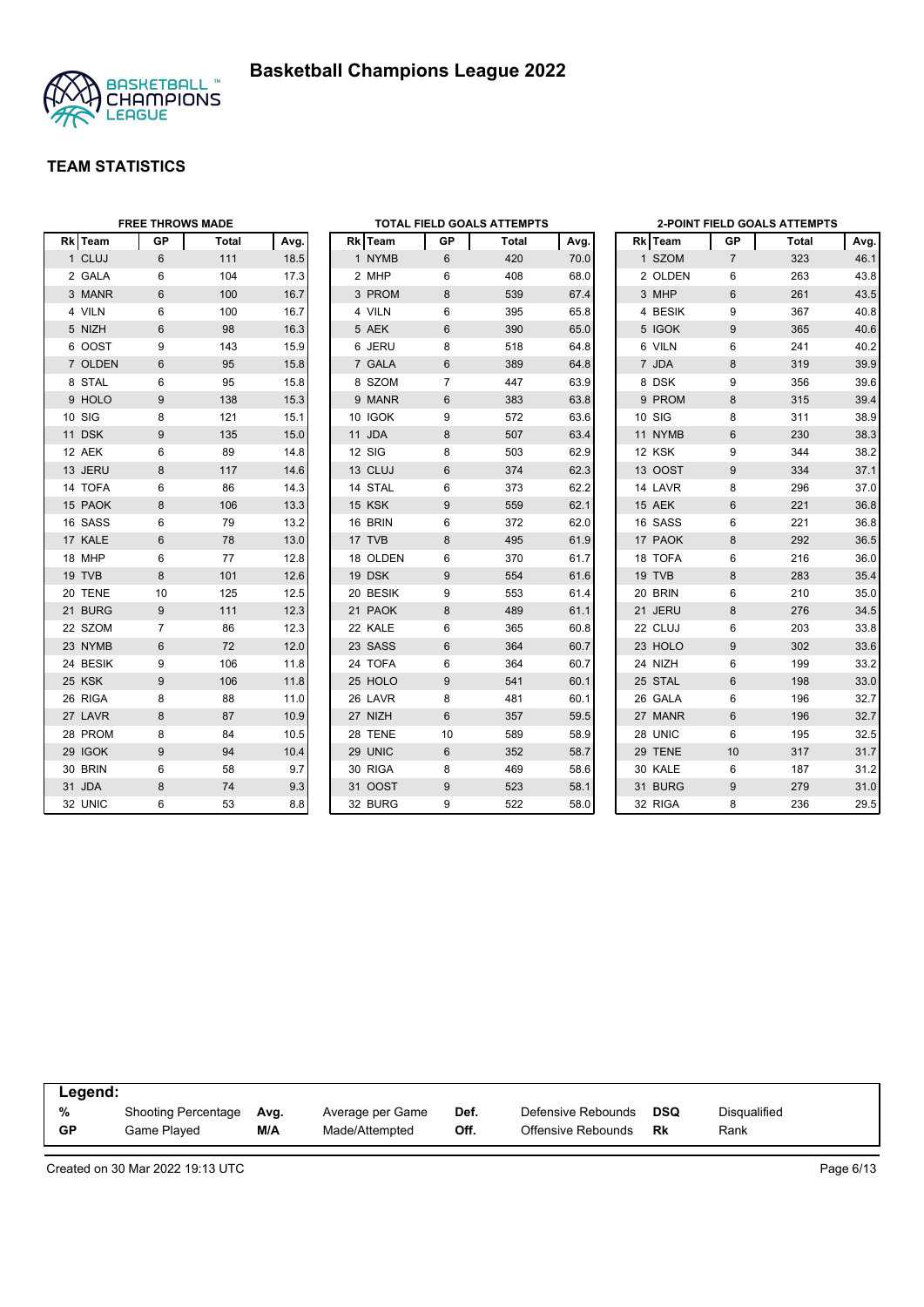

|          | <b>3-POINT FIELD GOALS ATTEMPTS</b> |       |      |  |          |                | <b>FREE THROWS ATTEMPTS</b> |      | <b>OFFENSIVE REBOUNDS</b> |                |       |      |
|----------|-------------------------------------|-------|------|--|----------|----------------|-----------------------------|------|---------------------------|----------------|-------|------|
| Rk Team  | <b>GP</b>                           | Total | Avg. |  | Rk Team  | GP             | Total                       | Avg. | Rk Team                   | <b>GP</b>      | Total | Avg. |
| 1 GALA   | 6                                   | 193   | 32.2 |  | 1 CLUJ   | 6              | 168                         | 28.0 | 1 MHP                     | 6              | 88    | 14.7 |
| 2 NYMB   | 6                                   | 190   | 31.7 |  | 2 MANR   | 6              | 132                         | 22.0 | 2 VILN                    | 6              | 81    | 13.5 |
| 3 MANR   | 6                                   | 187   | 31.2 |  | 3 NIZH   | 6              | 127                         | 21.2 | 3 SZOM                    | $\overline{7}$ | 88    | 12.6 |
| 4 JERU   | 8                                   | 242   | 30.3 |  | 4 OOST   | 9              | 189                         | 21.0 | 4 PROM                    | 8              | 99    | 12.4 |
| 5 KALE   | 6                                   | 178   | 29.7 |  | 5 OLDEN  | 6              | 126                         | 21.0 | 5 DSK                     | 9              | 111   | 12.3 |
| 6 STAL   | 6                                   | 175   | 29.2 |  | 6 JERU   | 8              | 167                         | 20.9 | 6 IGOK                    | 9              | 111   | 12.3 |
| 7 RIGA   | 8                                   | 233   | 29.1 |  | 7 AEK    | 6              | 125                         | 20.8 | 7 KSK                     | 9              | 111   | 12.3 |
| 8 CLUJ   | 6                                   | 171   | 28.5 |  | 8 VILN   | 6              | 125                         | 20.8 | 8 SIG                     | 8              | 98    | 12.3 |
| 9 AEK    | 6                                   | 169   | 28.2 |  | 9 SIG    | 8              | 164                         | 20.5 | 9 CLUJ                    | $6\phantom{1}$ | 74    | 12.3 |
| 10 PROM  | 8                                   | 224   | 28.0 |  | 10 GALA  | 6              | 122                         | 20.3 | 10 NIZH                   | 6              | 73    | 12.2 |
| 11 TENE  | 10                                  | 272   | 27.2 |  | 11 STAL  | 6              | 122                         | 20.3 | 11 NYMB                   | 6              | 71    | 11.8 |
| 12 BURG  | 9                                   | 243   | 27.0 |  | 12 HOLO  | 9              | 180                         | 20.0 | 12 JDA                    | 8              | 93    | 11.6 |
| 13 BRIN  | 6                                   | 162   | 27.0 |  | 13 DSK   | 9              | 172                         | 19.1 | 13 MANR                   | $6\phantom{1}$ | 67    | 11.2 |
| 14 HOLO  | 9                                   | 239   | 26.6 |  | 14 TOFA  | 6              | 113                         | 18.8 | 14 STAL                   | 6              | 67    | 11.2 |
| 15 TVB   | 8                                   | 212   | 26.5 |  | 15 PAOK  | 8              | 147                         | 18.4 | 15 JERU                   | 8              | 89    | 11.1 |
| 16 NIZH  | 6                                   | 158   | 26.3 |  | 16 SASS  | 6              | 106                         | 17.7 | 16 TVB                    | 8              | 83    | 10.4 |
| 17 UNIC  | 6                                   | 157   | 26.2 |  | 17 TENE  | 10             | 175                         | 17.5 | 17 AEK                    | 6              | 62    | 10.3 |
| 18 VILN  | 6                                   | 154   | 25.7 |  | 18 KALE  | 6              | 105                         | 17.5 | 18 GALA                   | 6              | 62    | 10.3 |
| 19 TOFA  | $6\phantom{1}6$                     | 148   | 24.7 |  | 19 SZOM  | $\overline{7}$ | 120                         | 17.1 | 19 TOFA                   | 6              | 61    | 10.2 |
| 20 PAOK  | 8                                   | 197   | 24.6 |  | 20 IGOK  | 9              | 151                         | 16.8 | 20 OLDEN                  | 6              | 60    | 10.0 |
| 21 MHP   | $6\phantom{1}6$                     | 147   | 24.5 |  | 21 MHP   | $6\phantom{1}$ | 98                          | 16.3 | 21 SASS                   | 6              | 60    | 10.0 |
| 22 SIG   | 8                                   | 192   | 24.0 |  | 22 RIGA  | 8              | 129                         | 16.1 | 22 BESIK                  | 9              | 88    | 9.8  |
| 23 KSK   | $9\,$                               | 215   | 23.9 |  | 23 KSK   | 9              | 144                         | 16.0 | 23 BURG                   | 9              | 88    | 9.8  |
| 24 SASS  | 6                                   | 143   | 23.8 |  | 24 TVB   | 8              | 128                         | 16.0 | 24 RIGA                   | 8              | 77    | 9.6  |
| 25 JDA   | 8                                   | 188   | 23.5 |  | 25 BURG  | 9              | 140                         | 15.6 | 25 TENE                   | 10             | 95    | 9.5  |
| 26 LAVR  | 8                                   | 185   | 23.1 |  | 26 BESIK | 9              | 137                         | 15.2 | 26 KALE                   | 6              | 57    | 9.5  |
| 27 IGOK  | 9                                   | 207   | 23.0 |  | 27 LAVR  | 8              | 120                         | 15.0 | 27 HOLO                   | 9              | 84    | 9.3  |
| 28 DSK   | 9                                   | 198   | 22.0 |  | 28 BRIN  | 6              | 89                          | 14.8 | 28 UNIC                   | 6              | 55    | 9.2  |
| 29 OOST  | 9                                   | 189   | 21.0 |  | 29 NYMB  | 6              | 85                          | 14.2 | 29 OOST                   | 9              | 82    | 9.1  |
| 30 BESIK | 9                                   | 186   | 20.7 |  | 30 JDA   | 8              | 112                         | 14.0 | 30 PAOK                   | 8              | 73    | 9.1  |
| 31 OLDEN | $6\phantom{1}6$                     | 107   | 17.8 |  | 31 PROM  | 8              | 110                         | 13.8 | 31 LAVR                   | 8              | 68    | 8.5  |
| 32 SZOM  | $\overline{7}$                      | 124   | 17.7 |  | 32 UNIC  | 6              | 70                          | 11.7 | 32 BRIN                   | 6              | 43    | 7.2  |

|           | Legend:             |      |                  |      |                    |            |              |  |  |  |  |
|-----------|---------------------|------|------------------|------|--------------------|------------|--------------|--|--|--|--|
| %         | Shooting Percentage | Avg. | Average per Game | Def. | Defensive Rebounds | <b>DSQ</b> | Disqualified |  |  |  |  |
| <b>GP</b> | Game Played         | M/A  | Made/Attempted   | Off. | Offensive Rebounds | Rk         | Rank         |  |  |  |  |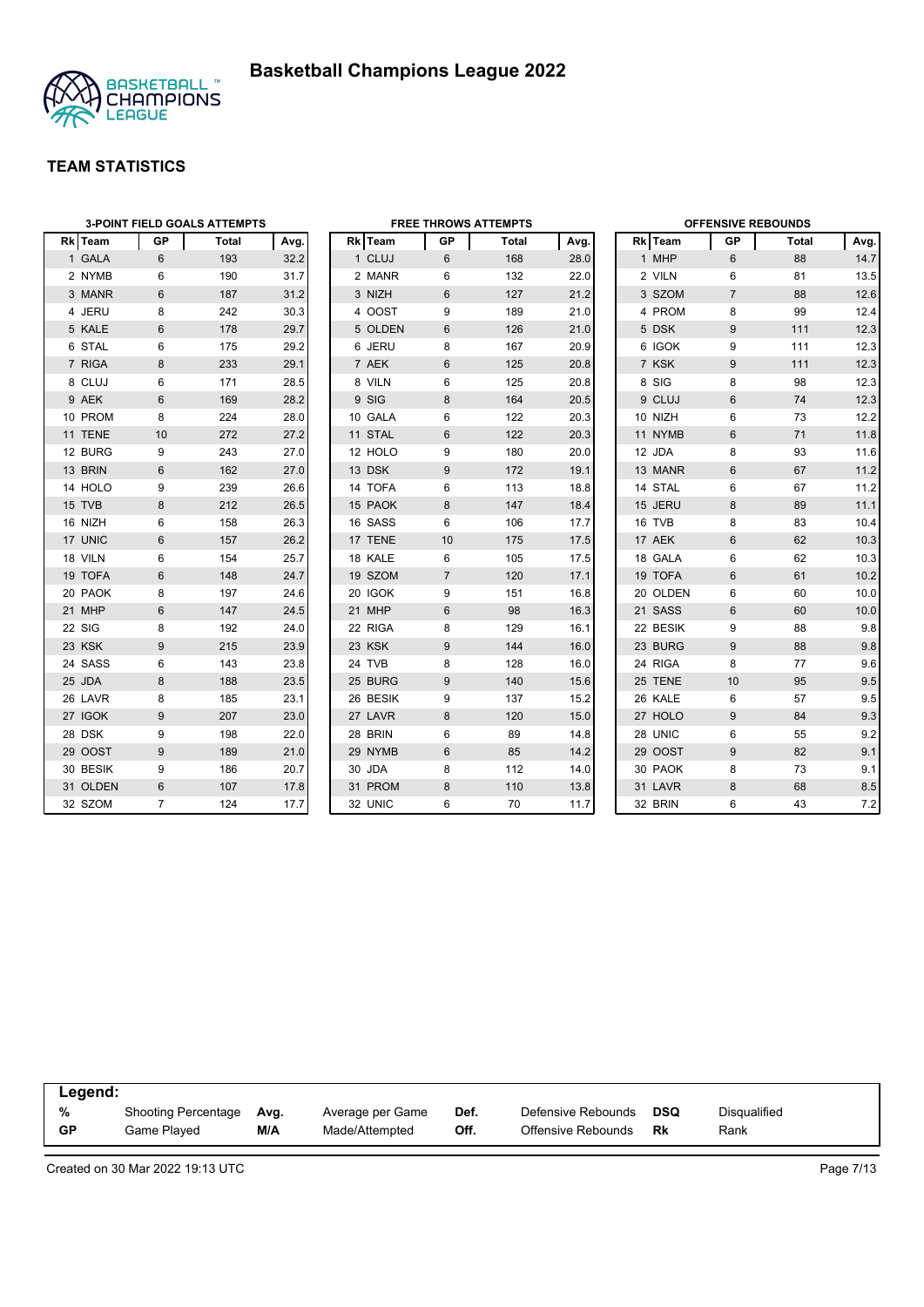



|          | <b>DEFENSIVE REBOUNDS</b> |       |      |  | <b>ALLOWED FIELD GOALS</b> |                |       |      |          | ALLOWED 2-POINT FIELD GOALS |       |      |
|----------|---------------------------|-------|------|--|----------------------------|----------------|-------|------|----------|-----------------------------|-------|------|
| Rk Team  | <b>GP</b>                 | Total | Avg. |  | Rk Team                    | GP             | Total | Avg. | Rk Team  | GP                          | Total | Avg. |
| 1 JERU   | 8                         | 247   | 30.9 |  | 1 SASS                     | 6              | 197   | 32.8 | 1 SASS   | 6                           | 143   | 23.8 |
| 2 MANR   | 6                         | 169   | 28.2 |  | 2 AEK                      | 6              | 190   | 31.7 | 2 VILN   | 6                           | 138   | 23.0 |
| 3 PROM   | 8                         | 222   | 27.8 |  | 3 NIZH                     | 6              | 184   | 30.7 | 3 UNIC   | 6                           | 135   | 22.5 |
| 4 TVB    | 8                         | 218   | 27.3 |  | 4 CLUJ                     | 6              | 181   | 30.2 | 4 BURG   | 9                           | 197   | 21.9 |
| 5 NYMB   | 6                         | 159   | 26.5 |  | 5 KALE                     | 6              | 181   | 30.2 | 5 NIZH   | 6                           | 130   | 21.7 |
| 6 STAL   | 6                         | 159   | 26.5 |  | 6 NYMB                     | 6              | 179   | 29.8 | 6 NYMB   | 6                           | 127   | 21.2 |
| 7 OOST   | 9                         | 237   | 26.3 |  | 7 STAL                     | $6\,$          | 179   | 29.8 | 7 AEK    | $6\phantom{1}$              | 126   | 21.0 |
| 8 SZOM   | $\overline{7}$            | 184   | 26.3 |  | 8 OLDEN                    | 6              | 177   | 29.5 | 8 STAL   | 6                           | 126   | 21.0 |
| 9 GALA   | $6\phantom{1}$            | 157   | 26.2 |  | 9 LAVR                     | 8              | 234   | 29.3 | 9 CLUJ   | $6\phantom{1}$              | 124   | 20.7 |
| 10 IGOK  | 9                         | 229   | 25.4 |  | 10 BRIN                    | 6              | 175   | 29.2 | 10 OOST  | 9                           | 185   | 20.6 |
| 11 TENE  | 10                        | 253   | 25.3 |  | 11 VILN                    | 6              | 175   | 29.2 | 11 LAVR  | 8                           | 163   | 20.4 |
| 12 BESIK | 9                         | 227   | 25.2 |  | 12 OOST                    | 9              | 262   | 29.1 | 12 KALE  | 6                           | 122   | 20.3 |
| 13 BRIN  | $6\phantom{1}$            | 151   | 25.2 |  | 13 BURG                    | 9              | 259   | 28.8 | 13 OLDEN | $6\phantom{1}$              | 121   | 20.2 |
| 14 UNIC  | 6                         | 150   | 25.0 |  | 14 SIG                     | 8              | 230   | 28.8 | 14 MANR  | 6                           | 120   | 20.0 |
| 15 HOLO  | 9                         | 224   | 24.9 |  | 15 RIGA                    | 8              | 228   | 28.5 | 15 TVB   | 8                           | 158   | 19.8 |
| 16 PAOK  | 8                         | 199   | 24.9 |  | 16 GALA                    | 6              | 171   | 28.5 | 16 BRIN  | 6                           | 119   | 19.8 |
| 17 RIGA  | 8                         | 194   | 24.3 |  | 17 TVB                     | 8              | 224   | 28.0 | 17 SIG   | 8                           | 151   | 18.9 |
| 18 MHP   | 6                         | 145   | 24.2 |  | 18 MHP                     | 6              | 168   | 28.0 | 18 BESIK | 9                           | 168   | 18.7 |
| 19 BURG  | 9                         | 215   | 23.9 |  | 19 PAOK                    | 8              | 222   | 27.8 | 19 DSK   | 9                           | 168   | 18.7 |
| 20 CLUJ  | 6                         | 143   | 23.8 |  | 20 IGOK                    | 9              | 247   | 27.4 | 20 RIGA  | 8                           | 148   | 18.5 |
| 21 KALE  | $6\phantom{1}$            | 143   | 23.8 |  | 21 PROM                    | 8              | 216   | 27.0 | 21 HOLO  | 9                           | 165   | 18.3 |
| 22 KSK   | 9                         | 211   | 23.4 |  | 22 TOFA                    | 6              | 162   | 27.0 | 22 MHP   | 6                           | 109   | 18.2 |
| 23 LAVR  | $\bf 8$                   | 186   | 23.3 |  | 23 BESIK                   | 9              | 242   | 26.9 | 23 IGOK  | $9\,$                       | 163   | 18.1 |
| 24 DSK   | 9                         | 206   | 22.9 |  | 24 DSK                     | 9              | 241   | 26.8 | 24 TENE  | 10                          | 179   | 17.9 |
| 25 JDA   | $\bf 8$                   | 180   | 22.5 |  | 25 MANR                    | 6              | 160   | 26.7 | 25 TOFA  | $6\phantom{1}$              | 106   | 17.7 |
| 26 VILN  | 6                         | 135   | 22.5 |  | 26 UNIC                    | 6              | 160   | 26.7 | 26 PAOK  | 8                           | 139   | 17.4 |
| 27 SIG   | 8                         | 179   | 22.4 |  | 27 TENE                    | 10             | 264   | 26.4 | 27 PROM  | 8                           | 138   | 17.3 |
| 28 NIZH  | 6                         | 133   | 22.2 |  | 28 KSK                     | 9              | 238   | 26.4 | 28 SZOM  | $\overline{7}$              | 119   | 17.0 |
| 29 OLDEN | 6                         | 130   | 21.7 |  | 29 HOLO                    | 9              | 236   | 26.2 | 29 GALA  | 6                           | 102   | 17.0 |
| 30 TOFA  | 6                         | 129   | 21.5 |  | 30 SZOM                    | $\overline{7}$ | 180   | 25.7 | 30 JERU  | 8                           | 132   | 16.5 |
| 31 AEK   | $6\phantom{1}$            | 126   | 21.0 |  | 31 JERU                    | 8              | 205   | 25.6 | 31 KSK   | $9\,$                       | 143   | 15.9 |
| 32 SASS  | 6                         | 120   | 20.0 |  | 32 JDA                     | 8              | 203   | 25.4 | 32 JDA   | 8                           | 123   | 15.4 |

|           | Legend:                    |      |                  |      |                    |            |              |  |  |  |  |
|-----------|----------------------------|------|------------------|------|--------------------|------------|--------------|--|--|--|--|
| %         | <b>Shooting Percentage</b> | Avg. | Average per Game | Def. | Defensive Rebounds | <b>DSQ</b> | Disqualified |  |  |  |  |
| <b>GP</b> | Game Played                | M/A  | Made/Attempted   | Off. | Offensive Rebounds | Rk         | Rank         |  |  |  |  |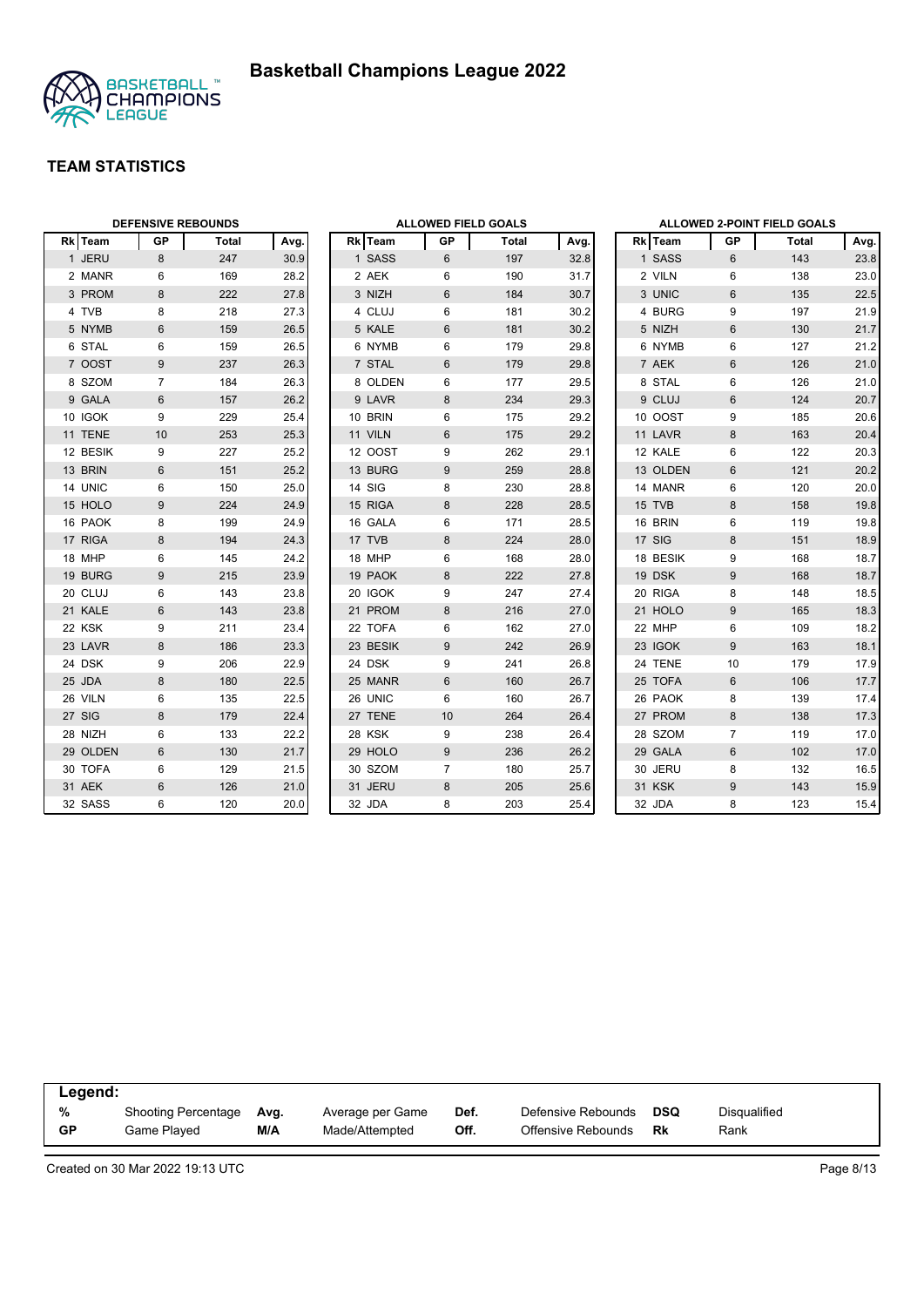

| <b>ALLOWED 3-POINT FIELD GOALS</b> |                  |              |      |          | <b>ALLOWED FREE THROWS</b> |       |      |                 |
|------------------------------------|------------------|--------------|------|----------|----------------------------|-------|------|-----------------|
| Rk Team                            | GP               | <b>Total</b> | Avg. | Rk Team  | GP                         | Total | Avg. | Rk              |
| 1 GALA                             | 6                | 69           | 11.5 | 1 BRIN   | 6                          | 101   | 16.8 | 1 <sup>1</sup>  |
| 2 AEK                              | 6                | 64           | 10.7 | 2 NYMB   | 6                          | 99    | 16.5 | 2,              |
| 3 KSK                              | 9                | 95           | 10.6 | 3 JERU   | 8                          | 130   | 16.3 | 3 <sup>3</sup>  |
| 4 PAOK                             | 8                | 83           | 10.4 | 4 BESIK  | 9                          | 138   | 15.3 | 4 (             |
| 5 JDA                              | 8                | 80           | 10.0 | 5 BURG   | 9                          | 135   | 15.0 | 5 <sub>1</sub>  |
| 6 RIGA                             | 8                | 80           | 10.0 | 6 KSK    | 9                          | 134   | 14.9 | 6 I             |
| 7 SIG                              | 8                | 79           | 9.9  | 7 DSK    | 9                          | 132   | 14.7 | 7 I             |
| 8 PROM                             | 8                | 78           | 9.8  | 8 PAOK   | 8                          | 117   | 14.6 | 8 I             |
| 9 KALE                             | 6                | 59           | 9.8  | 9 SZOM   | $\overline{7}$             | 100   | 14.3 | $9^{-}$         |
| 10 MHP                             | 6                | 59           | 9.8  | 10 CLUJ  | 6                          | 86    | 14.3 | 10 <sup>1</sup> |
| 11 CLUJ                            | $6\phantom{1}$   | 57           | 9.5  | 11 MANR  | 6                          | 85    | 14.2 | 11 <sub>1</sub> |
| 12 IGOK                            | 9                | 84           | 9.3  | 12 OOST  | 9                          | 127   | 14.1 | 12 <sub>1</sub> |
| 13 BRIN                            | 6                | 56           | 9.3  | 13 HOLO  | $9\,$                      | 126   | 14.0 | 13 <sup>1</sup> |
| 14 OLDEN                           | 6                | 56           | 9.3  | 14 TENE  | 10                         | 138   | 13.8 | 14              |
| 15 TOFA                            | $6\phantom{1}$   | 56           | 9.3  | 15 TOFA  | 6                          | 83    | 13.8 | 15 <sup>1</sup> |
| 16 JERU                            | 8                | 73           | 9.1  | 16 NIZH  | 6                          | 81    | 13.5 | 16 <sup>1</sup> |
| 17 NIZH                            | 6                | 54           | 9.0  | 17 OLDEN | 6                          | 81    | 13.5 | 17 <sub>0</sub> |
| 18 SASS                            | 6                | 54           | 9.0  | 18 SIG   | 8                          | 107   | 13.4 | 18 <sup>1</sup> |
| 19 LAVR                            | 8                | 71           | 8.9  | 19 KALE  | 6                          | 80    | 13.3 | 19 I            |
| 20 STAL                            | 6                | 53           | 8.8  | 20 RIGA  | 8                          | 105   | 13.1 | 20 <sup>°</sup> |
| 21 SZOM                            | $\overline{7}$   | 61           | 8.7  | 21 IGOK  | 9                          | 116   | 12.9 | 21:             |
| 22 NYMB                            | 6                | 52           | 8.7  | 22 JDA   | 8                          | 103   | 12.9 | 22 <sub>1</sub> |
| 23 OOST                            | $\boldsymbol{9}$ | 77           | 8.6  | 23 GALA  | 6                          | 75    | 12.5 | 23 I            |
| 24 TENE                            | 10               | 85           | 8.5  | 24 PROM  | 8                          | 98    | 12.3 | 24'             |
| 25 TVB                             | 8                | 66           | 8.3  | 25 AEK   | 6                          | 72    | 12.0 | 25 <sub>1</sub> |
| 26 BESIK                           | 9                | 74           | 8.2  | 26 STAL  | 6                          | 72    | 12.0 | 26 l            |
| 27 DSK                             | 9                | 73           | 8.1  | 27 SASS  | 6                          | 68    | 11.3 | 27 <sup>1</sup> |
| 28 HOLO                            | 9                | 71           | 7.9  | 28 TVB   | 8                          | 82    | 10.3 | 28 (            |
| 29 BURG                            | 9                | 62           | 6.9  | 29 LAVR  | 8                          | 78    | 9.8  | $29 -$          |
| 30 MANR                            | 6                | 40           | 6.7  | 30 UNIC  | 6                          | 58    | 9.7  | 30 <sup>°</sup> |
| 31 VILN                            | 6                | 37           | 6.2  | 31 MHP   | 6                          | 55    | 9.2  | 31              |
| 32 UNIC                            | 6                | 25           | 4.2  | 32 VILN  | 6                          | 55    | 9.2  | $32$ .          |

|              |             |                | <b>ALLOWED FIELD GOALS ATTEMPTS</b> |      |
|--------------|-------------|----------------|-------------------------------------|------|
| <b>Rk</b>    | <b>Team</b> | <b>GP</b>      | <b>Total</b>                        | Avg. |
| $\mathbf{1}$ | <b>GALA</b> | 6              | 396                                 | 66.0 |
|              | 2 JERU      | 8              | 526                                 | 65.8 |
|              | 3 STAL      | 6              | 395                                 | 65.8 |
| 4            | <b>OOST</b> | 9              | 589                                 | 65.4 |
|              | 5 NYMB      | 6              | 391                                 | 65.2 |
| 6            | <b>MANR</b> | 6              | 389                                 | 64.8 |
|              | 7 LAVR      | 8              | 515                                 | 64.4 |
|              | 8 BURG      | 9              | 577                                 | 64.1 |
|              | 9 TENE      | 10             | 636                                 | 63.6 |
|              | 10 RIGA     | 8              | 506                                 | 63.3 |
|              | 11 AEK      | 6              | 378                                 | 63.0 |
|              | 12 KALE     | 6              | 378                                 | 63.0 |
|              | 13 PROM     | 8              | 503                                 | 62.9 |
|              | 14 TVB      | 8              | 503                                 | 62.9 |
|              | 15 BESIK    | 9              | 563                                 | 62.6 |
|              | 16 IGOK     | 9              | 563                                 | 62.6 |
|              | 17 CLUJ     | 6              | 374                                 | 62.3 |
|              | 18 PAOK     | 8              | 497                                 | 62.1 |
|              | 19 BRIN     | 6              | 372                                 | 62.0 |
|              | 20 SASS     | 6              | 372                                 | 62.0 |
|              | 21 SZOM     | $\overline{7}$ | 433                                 | 61.9 |
|              | 22 HOLO     | 9              | 556                                 | 61.8 |
|              | 23 MHP      | 6              | 369                                 | 61.5 |
|              | 24 VILN     | 6              | 365                                 | 60.8 |
| 25           | <b>KSK</b>  | 9              | 545                                 | 60.6 |
| 26           | <b>NIZH</b> | 6              | 362                                 | 60.3 |
|              | 27 UNIC     | 6              | 359                                 | 59.8 |
|              | 28 OLDEN    | 6              | 358                                 | 59.7 |
|              | 29 TOFA     | 6              | 350                                 | 58.3 |
|              | 30 SIG      | 8              | 461                                 | 57.6 |
|              | 31 DSK      | 9              | 516                                 | 57.3 |
|              | 32 JDA      | 8              | 440                                 | 55.0 |

| Legend:   |                     |      |                  |      |                    |     |              |  |  |
|-----------|---------------------|------|------------------|------|--------------------|-----|--------------|--|--|
| %         | Shooting Percentage | Avg. | Average per Game | Def. | Defensive Rebounds | DSQ | Disgualified |  |  |
| <b>GP</b> | Game Plaved         | M/A  | Made/Attempted   | Off. | Offensive Rebounds | Rk  | Rank         |  |  |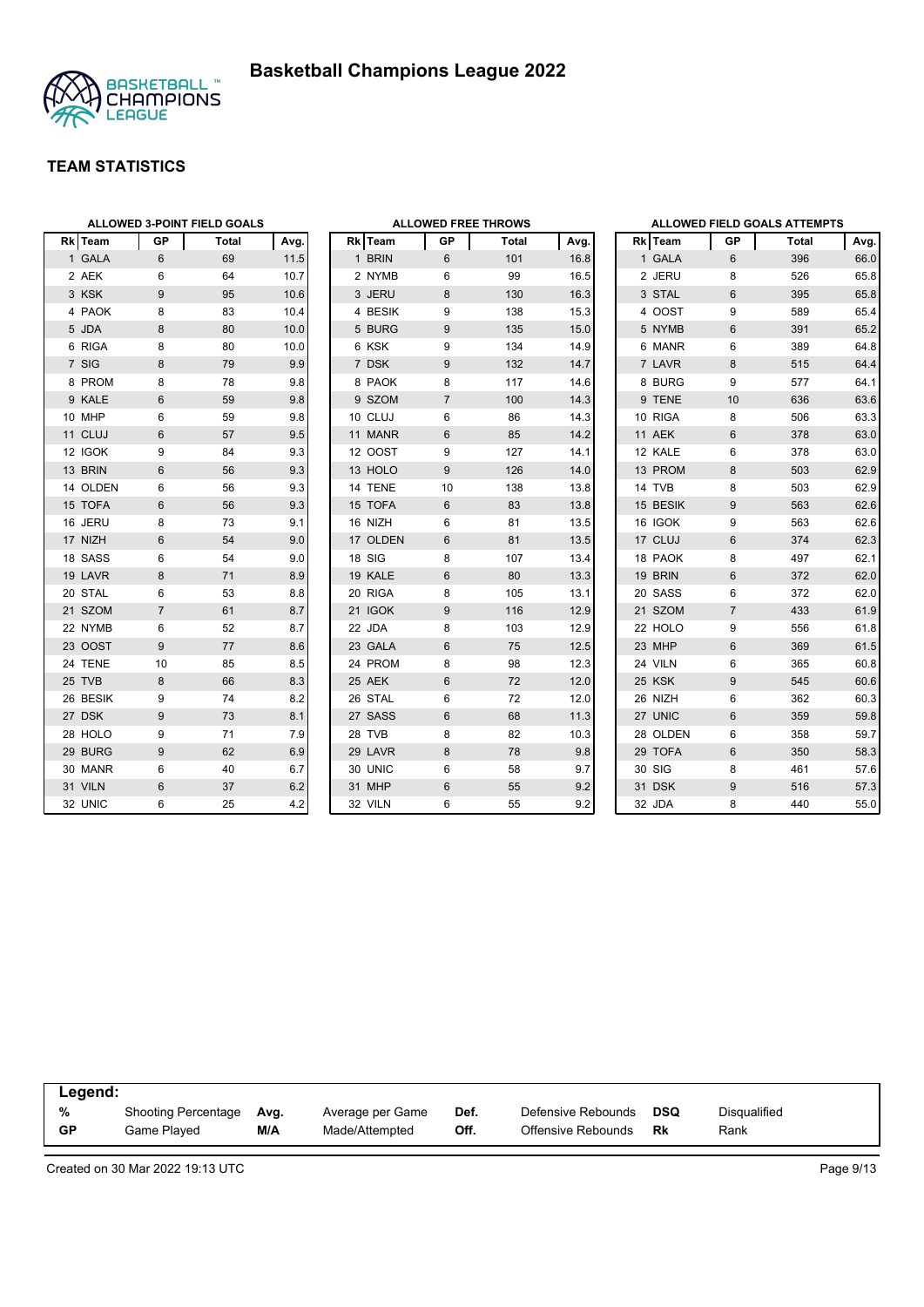



| <b>Rk</b> | <b>Team</b> | GP | Total | Avg. |
|-----------|-------------|----|-------|------|
|           | 1 UNIC      | 6  | 252   | 42.0 |
|           | 2 VILN      | 6  | 249   | 41.5 |
|           | 3 NYMB      | 6  | 248   | 41.3 |
|           | 4 OOST      | 9  | 371   | 41.2 |
|           | 5 BURG      | 9  | 368   | 40.9 |
|           | 6 SASS      | 6  | 244   | 40.7 |
|           | 7 TENE      | 10 | 400   | 40.0 |
|           | 8 MANR      | 6  | 236   | 39.3 |
|           | 9 TVB       | 8  | 310   | 38.8 |
|           | 10 KALE     | 6  | 232   | 38.7 |
|           | 11 RIGA     | 8  | 305   | 38.1 |
|           | 12 BESIK    | 9  | 335   | 37.2 |
|           | 13 HOLO     | 9  | 334   | 37.1 |
|           | 14 LAVR     | 8  | 296   | 37.0 |
|           | 15 AEK      | 6  | 221   | 36.8 |
|           | 16 IGOK     | 9  | 330   | 36.7 |
|           | 17 CLUJ     | 6  | 219   | 36.5 |
|           | 18 NIZH     | 6  | 219   | 36.5 |
|           | 19 PROM     | 8  | 290   | 36.3 |
|           | 20 BRIN     | 6  | 215   | 35.8 |
|           | 21 OLDEN    | 6  | 215   | 35.8 |
|           | 22 GALA     | 6  | 212   | 35.3 |
|           | 23 MHP      | 6  | 211   | 35.2 |
|           | 24 JERU     | 8  | 279   | 34.9 |
|           | 25 PAOK     | 8  | 276   | 34.5 |
|           | 26 STAL     | 6  | 205   | 34.2 |
|           | 27 TOFA     | 6  | 204   | 34.0 |
|           | 28 SZOM     | 7  | 229   | 32.7 |
|           | 29 SIG      | 8  | 258   | 32.3 |
|           | 30 DSK      | 9  | 286   | 31.8 |
|           | 31 KSK      | 9  | 284   | 31.6 |
|           | 32 JDA      | 8  | 219   | 27.4 |

|    |             |           | ALLOWED 3-POINT FIELD GOAL ATTEMPTS |      |
|----|-------------|-----------|-------------------------------------|------|
|    | Rk Team     | <b>GP</b> | <b>Total</b>                        | Avg. |
| 1  | <b>STAL</b> | 6         | 190                                 | 31.7 |
| 2  | <b>JERU</b> | 8         | 247                                 | 30.9 |
|    | 3 GALA      | 6         | 184                                 | 30.7 |
| 4  | <b>SZOM</b> | 7         | 204                                 | 29.1 |
| 5  | <b>KSK</b>  | 9         | 261                                 | 29.0 |
|    | 6 JDA       | 8         | 221                                 | 27.6 |
|    | 7 PAOK      | 8         | 221                                 | 27.6 |
|    | 8 LAVR      | 8         | 219                                 | 27.4 |
| 9  | <b>PROM</b> | 8         | 213                                 | 26.6 |
|    | 10 MHP      | 6         | 158                                 | 26.3 |
|    | 11 AEK      | 6         | 157                                 | 26.2 |
|    | 12 BRIN     | 6         | 157                                 | 26.2 |
|    | 13 IGOK     | 9         | 233                                 | 25.9 |
| 14 | <b>CLUJ</b> | 6         | 155                                 | 25.8 |
|    | 15 DSK      | 9         | 230                                 | 25.6 |
|    | 16 MANR     | 6         | 153                                 | 25.5 |
|    | 17 SIG      | 8         | 203                                 | 25.4 |
|    | 18 BESIK    | 9         | 228                                 | 25.3 |
|    | 19 RIGA     | 8         | 201                                 | 25.1 |
|    | 20 HOLO     | 9         | 222                                 | 24.7 |
|    | 21 KALE     | 6         | 146                                 | 24.3 |
|    | 22 TOFA     | 6         | 146                                 | 24.3 |
|    | 23 OOST     | 9         | 218                                 | 24.2 |
|    | 24 TVB      | 8         | 193                                 | 24.1 |
|    | 25 NIZH     | 6         | 143                                 | 23.8 |
|    | 26 NYMB     | 6         | 143                                 | 23.8 |
|    | 27 OLDEN    | 6         | 143                                 | 23.8 |
| 28 | <b>TENE</b> | 10        | 236                                 | 23.6 |
| 29 | <b>BURG</b> | 9         | 209                                 | 23.2 |
|    | 30 SASS     | 6         | 128                                 | 21.3 |
|    | 31 VILN     | 6         | 116                                 | 19.3 |
|    | 32 UNIC     | 6         | 107                                 | 17.8 |

|   |             |                | <b>ALLOWED FREE THROWS ATTEMPTS</b> |      |
|---|-------------|----------------|-------------------------------------|------|
|   | Rk Team     | GP             | <b>Total</b>                        | Avg. |
|   | 1 NYMB      | 6              | 134                                 | 22.3 |
|   | 2 BRIN      | 6              | 132                                 | 22.0 |
|   | 3 OOST      | 9              | 191                                 | 21.2 |
|   | 4 DSK       | 9              | 185                                 | 20.6 |
|   | 5 JERU      | 8              | 165                                 | 20.6 |
|   | 6 KSK       | 9              | 182                                 | 20.2 |
|   | 7 HOLO      | 9              | 177                                 | 19.7 |
| 8 | <b>BURG</b> | 9              | 176                                 | 19.6 |
|   | 9 CLUJ      | 6              | 116                                 | 19.3 |
|   | 10 SZOM     | $\overline{7}$ | 133                                 | 19.0 |
|   | 11 MANR     | 6              | 114                                 | 19.0 |
|   | 12 BESIK    | 9              | 167                                 | 18.6 |
|   | 13 PAOK     | 8              | 147                                 | 18.4 |
|   | 14 STAL     | 6              | 110                                 | 18.3 |
|   | 15 TOFA     | 6              | 110                                 | 18.3 |
|   | 16 NIZH     | 6              | 109                                 | 18.2 |
|   | 17 PROM     | 8              | 144                                 | 18.0 |
|   | 18 GALA     | 6              | 108                                 | 18.0 |
|   | 19 KALE     | 6              | 108                                 | 18.0 |
|   | 20 OLDEN    | 6              | 106                                 | 17.7 |
|   | 21 RIGA     | 8              | 140                                 | 17.5 |
|   | 22 SIG      | 8              | 139                                 | 17.4 |
|   | 23 TENE     | 10             | 169                                 | 16.9 |
|   | 24 JDA      | 8              | 135                                 | 16.9 |
|   | 25 AEK      | 6              | 97                                  | 16.2 |
|   | 26 IGOK     | 9              | 139                                 | 15.4 |
|   | 27 TVB      | 8              | 123                                 | 15.4 |
|   | 28 SASS     | 6              | 90                                  | 15.0 |
|   | 29 UNIC     | 6              | 86                                  | 14.3 |
|   | 30 LAVR     | 8              | 108                                 | 13.5 |
|   | 31 MHP      | 6              | 80                                  | 13.3 |
|   | 32 VILN     | 6              | 78                                  | 13.0 |

| Legend:   |                     |      |                  |      |                    |     |              |  |  |
|-----------|---------------------|------|------------------|------|--------------------|-----|--------------|--|--|
| %         | Shooting Percentage | Avg. | Average per Game | Def. | Defensive Rebounds | DSQ | Disgualified |  |  |
| <b>GP</b> | Game Plaved         | M/A  | Made/Attempted   | Off. | Offensive Rebounds | Rk  | Rank         |  |  |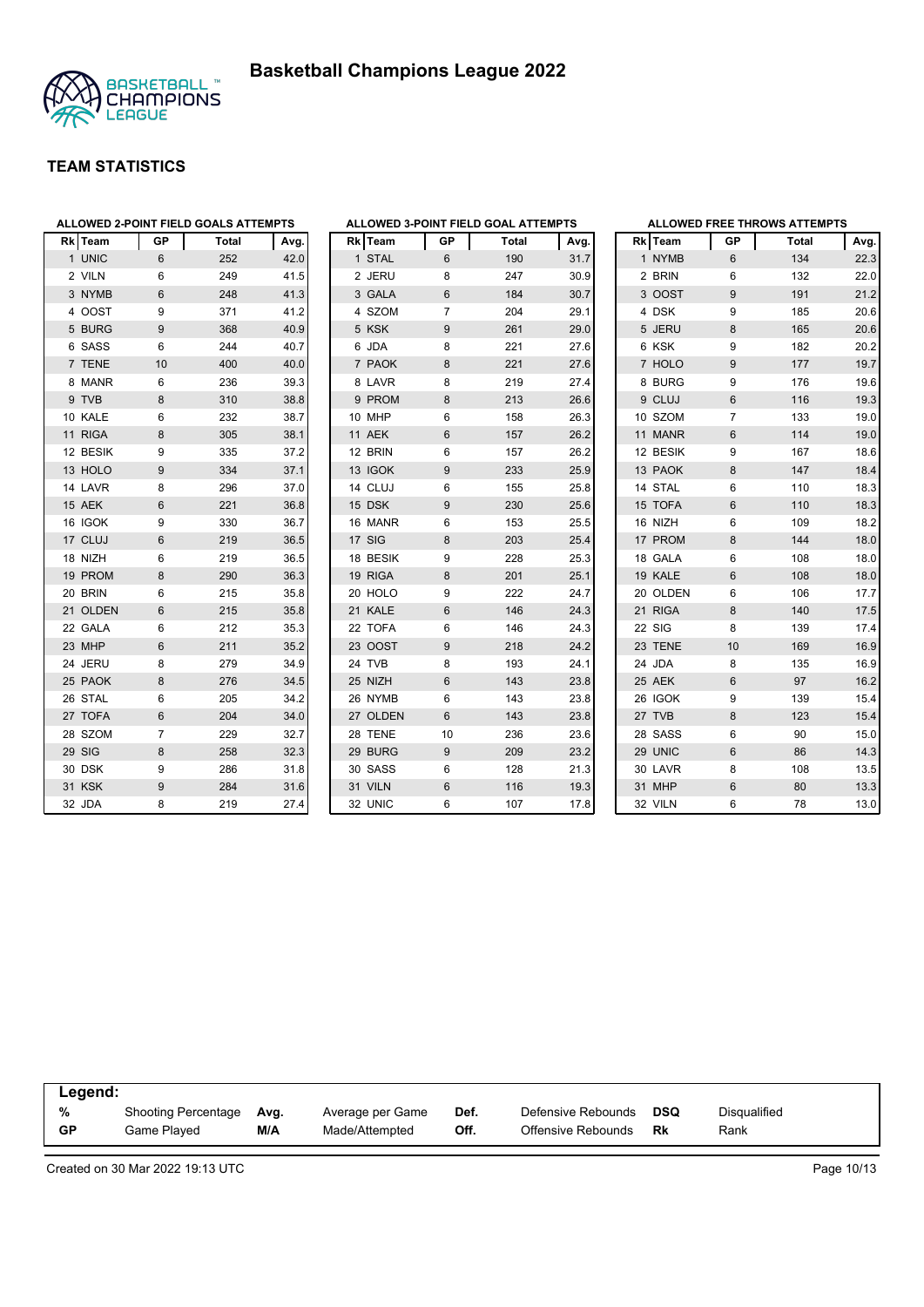

|          | <b>OPPONENT TOTAL FIELD GOALS %</b> |         |      |                |                | <b>OPPONENT 2-POINT FIELD GOALS %</b> |      | <b>OPPONENT 3-POINT FIELD GOALS %</b> |                |        |      |
|----------|-------------------------------------|---------|------|----------------|----------------|---------------------------------------|------|---------------------------------------|----------------|--------|------|
| Rk Team  | GP                                  | M/A     | %    | <b>Rk</b> Team | GP             | M/A                                   | $\%$ | Rk Team                               | GP             | M/A    | $\%$ |
| 1 JERU   | 8                                   | 205/526 | 39.0 | 1 TENE         | 10             | 179/400                               | 44.8 | 1 UNIC                                | 6              | 25/107 | 23.4 |
| 2 MANR   | 6                                   | 160/389 | 41.1 | 2 JERU         | 8              | 132/279                               | 47.3 | 2 MANR                                | 6              | 40/153 | 26.1 |
| 3 TENE   | 10                                  | 264/636 | 41.5 | 3 PROM         | 8              | 138/290                               | 47.6 | 3 STAL                                | $6\phantom{1}$ | 53/190 | 27.9 |
| 4 SZOM   | $\overline{7}$                      | 180/433 | 41.6 | 4 GALA         | 6              | 102/212                               | 48.1 | 4 JERU                                | 8              | 73/247 | 29.6 |
| 5 HOLO   | 9                                   | 236/556 | 42.4 | 5 RIGA         | 8              | 148/305                               | 48.5 | 5 BURG                                | 9              | 62/209 | 29.7 |
| 6 PROM   | 8                                   | 216/503 | 42.9 | 6 IGOK         | 9              | 163/330                               | 49.4 | 6 SZOM                                | $\overline{7}$ | 61/204 | 29.9 |
| 7 BESIK  | 9                                   | 242/563 | 43.0 | 7 HOLO         | 9              | 165/334                               | 49.4 | 7 DSK                                 | 9              | 73/230 | 31.7 |
| 8 GALA   | 6                                   | 171/396 | 43.2 | 8 OOST         | 9              | 185/371                               | 49.9 | 8 VILN                                | 6              | 37/116 | 31.9 |
| 9 KSK    | 9                                   | 238/545 | 43.7 | 9 BESIK        | 9              | 168/335                               | 50.1 | 9 HOLO                                | 9              | 71/222 | 32.0 |
| 10 IGOK  | 9                                   | 247/563 | 43.9 | 10 KSK         | 9              | 143/284                               | 50.4 | 10 LAVR                               | 8              | 71/219 | 32.4 |
| 11 OOST  | 9                                   | 262/589 | 44.5 | 11 PAOK        | 8              | 139/276                               | 50.4 | 11 BESIK                              | 9              | 74/228 | 32.5 |
| 12 TVB   | 8                                   | 224/503 | 44.5 | 12 MANR        | 6              | 120/236                               | 50.8 | 12 TVB                                | 8              | 66/193 | 34.2 |
| 13 UNIC  | 6                                   | 160/359 | 44.6 | 13 TVB         | 8              | 158/310                               | 51.0 | 13 OOST                               | 9              | 77/218 | 35.3 |
| 14 PAOK  | 8                                   | 222/497 | 44.7 | 14 NYMB        | 6              | 127/248                               | 51.2 | 14 BRIN                               | 6              | 56/157 | 35.7 |
| 15 BURG  | 9                                   | 259/577 | 44.9 | 15 MHP         | 6              | 109/211                               | 51.7 | 15 TENE                               | 10             | 85/236 | 36.0 |
| 16 RIGA  | 8                                   | 228/506 | 45.1 | 16 TOFA        | 6              | 106/204                               | 52.0 | 16 IGOK                               | 9              | 84/233 | 36.1 |
| 17 STAL  | 6                                   | 179/395 | 45.3 | 17 SZOM        | $\overline{7}$ | 119/229                               | 52.0 | 17 JDA                                | 8              | 80/221 | 36.2 |
| 18 LAVR  | 8                                   | 234/515 | 45.4 | 18 KALE        | 6              | 122/232                               | 52.6 | 18 NYMB                               | 6              | 52/143 | 36.4 |
| 19 MHP   | $6\phantom{1}$                      | 168/369 | 45.5 | 19 BURG        | 9              | 197/368                               | 53.5 | <b>19 KSK</b>                         | 9              | 95/261 | 36.4 |
| 20 NYMB  | 6                                   | 179/391 | 45.8 | 20 UNIC        | 6              | 135/252                               | 53.6 | 20 PROM                               | 8              | 78/213 | 36.6 |
| 21 JDA   | 8                                   | 203/440 | 46.1 | 21 LAVR        | 8              | 163/296                               | 55.1 | 21 CLUJ                               | $6\phantom{1}$ | 57/155 | 36.8 |
| 22 TOFA  | 6                                   | 162/350 | 46.3 | 22 BRIN        | 6              | 119/215                               | 55.3 | 22 MHP                                | 6              | 59/158 | 37.3 |
| 23 DSK   | 9                                   | 241/516 | 46.7 | 23 VILN        | 6              | 138/249                               | 55.4 | 23 GALA                               | 6              | 69/184 | 37.5 |
| 24 BRIN  | 6                                   | 175/372 | 47.0 | 24 JDA         | 8              | 123/219                               | 56.2 | 24 PAOK                               | 8              | 83/221 | 37.6 |
| 25 KALE  | 6                                   | 181/378 | 47.9 | 25 OLDEN       | 6              | 121/215                               | 56.3 | 25 NIZH                               | 6              | 54/143 | 37.8 |
| 26 VILN  | 6                                   | 175/365 | 47.9 | 26 CLUJ        | 6              | 124/219                               | 56.6 | 26 TOFA                               | 6              | 56/146 | 38.4 |
| 27 CLUJ  | 6                                   | 181/374 | 48.4 | 27 AEK         | 6              | 126/221                               | 57.0 | 27 SIG                                | 8              | 79/203 | 38.9 |
| 28 OLDEN | 6                                   | 177/358 | 49.4 | 28 SIG         | 8              | 151/258                               | 58.5 | 28 OLDEN                              | 6              | 56/143 | 39.2 |
| 29 SIG   | 8                                   | 230/461 | 49.9 | 29 SASS        | 6              | 143/244                               | 58.6 | 29 RIGA                               | 8              | 80/201 | 39.8 |
| 30 AEK   | 6                                   | 190/378 | 50.3 | 30 DSK         | 9              | 168/286                               | 58.7 | 30 KALE                               | 6              | 59/146 | 40.4 |
| 31 NIZH  | $\,6\,$                             | 184/362 | 50.8 | 31 NIZH        | 6              | 130/219                               | 59.4 | 31 AEK                                | 6              | 64/157 | 40.8 |
| 32 SASS  | 6                                   | 197/372 | 53.0 | 32 STAL        | 6              | 126/205                               | 61.5 | 32 SASS                               | 6              | 54/128 | 42.2 |

| Legend:   |                            |      |                  |      |                    |            |              |  |  |
|-----------|----------------------------|------|------------------|------|--------------------|------------|--------------|--|--|
| %         | <b>Shooting Percentage</b> | Avg. | Average per Game | Def. | Defensive Rebounds | <b>DSQ</b> | Disqualified |  |  |
| <b>GP</b> | Game Played                | M/A  | Made/Attempted   | Off. | Offensive Rebounds | Rk         | Rank         |  |  |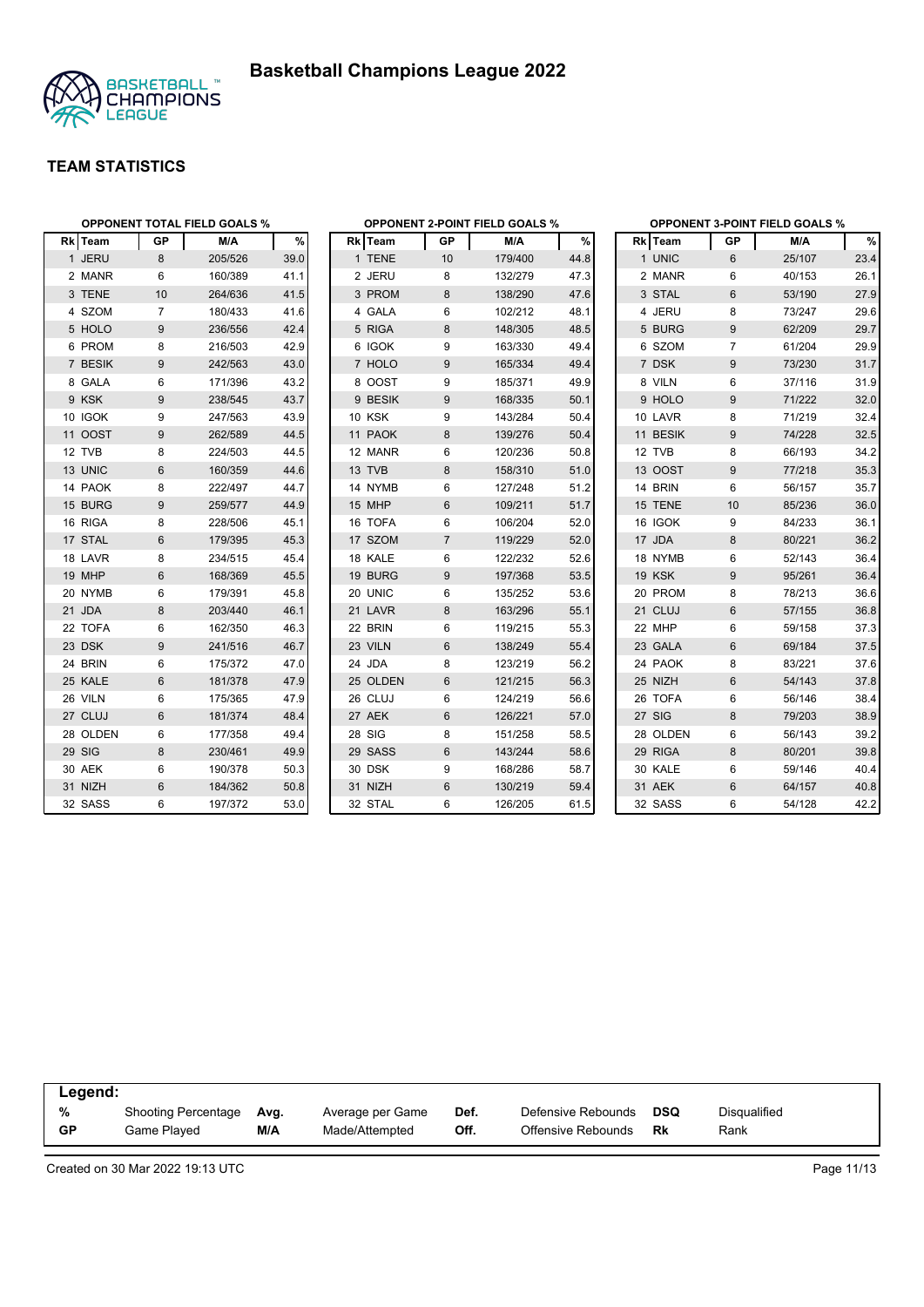



|        | <b>OPPONENT FREE THROWS %</b> |                |         |      | <b>BENCH POINTS</b> |          |                |              |      | <b>FAST BREAK POINTS</b> |          |                |              |      |
|--------|-------------------------------|----------------|---------|------|---------------------|----------|----------------|--------------|------|--------------------------|----------|----------------|--------------|------|
|        | Rk Team                       | <b>GP</b>      | M/A     | %    |                     | Rk Team  | <b>GP</b>      | <b>Total</b> | Avg. |                          | Rk Team  | GP             | <b>Total</b> | Avg. |
|        | 1 IGOK                        | 9              | 116/139 | 83.5 |                     | 1 MANR   | 6              | 252          | 42.0 |                          | 1 GALA   | 6              | 111          | 18.5 |
|        | 2 BESIK                       | 9              | 138/167 | 82.6 |                     | 2 BURG   | 9              | 322          | 35.8 |                          | 2 NYMB   | 6              | 92           | 15.3 |
|        | 3 TENE                        | 10             | 138/169 | 81.7 |                     | 3 UNIC   | 6              | 206          | 34.3 |                          | 3 PROM   | 8              | 110          | 13.8 |
|        | 4 PAOK                        | 8              | 117/147 | 79.6 |                     | 4 JERU   | 8              | 267          | 33.4 |                          | 4 STAL   | 6              | 82           | 13.7 |
|        | 5 JERU                        | 8              | 130/165 | 78.8 |                     | 5 TENE   | 10             | 326          | 32.6 |                          | 5 SZOM   | $\overline{7}$ | 88           | 12.6 |
|        | 6 SIG                         | 8              | 107/139 | 77.0 |                     | 6 KALE   | 6              | 191          | 31.8 |                          | 6 BRIN   | 6              | 70           | 11.7 |
|        | 7 BURG                        | 9              | 135/176 | 76.7 |                     | 7 NIZH   | 6              | 185          | 30.8 |                          | 7 PAOK   | 8              | 92           | 11.5 |
|        | 8 BRIN                        | 6              | 101/132 | 76.5 |                     | 8 RIGA   | 8              | 237          | 29.6 |                          | 8 OLDEN  | 6              | 69           | 11.5 |
|        | 9 OLDEN                       | 6              | 81/106  | 76.4 |                     | 9 SZOM   | $\overline{7}$ | 202          | 28.9 |                          | 9 MANR   | 6              | 68           | 11.3 |
| 10 JDA |                               | 8              | 103/135 | 76.3 |                     | 10 SIG   | 8              | 229          | 28.6 |                          | 10 MHP   | 6              | 65           | 10.8 |
|        | 11 SASS                       | 6              | 68/90   | 75.6 |                     | 11 BRIN  | 6              | 168          | 28.0 |                          | 11 SASS  | 6              | 65           | 10.8 |
|        | 12 TOFA                       | 6              | 83/110  | 75.5 |                     | 12 MHP   | 6              | 167          | 27.8 |                          | 12 TOFA  | 6              | 65           | 10.8 |
|        | 13 SZOM                       | $\overline{7}$ | 100/133 | 75.2 |                     | 13 OOST  | 9              | 241          | 26.8 |                          | 13 UNIC  | 6              | 65           | 10.8 |
|        | 14 RIGA                       | 8              | 105/140 | 75.0 |                     | 14 VILN  | 6              | 161          | 26.8 |                          | 14 BURG  | 9              | 96           | 10.7 |
|        | 15 MANR                       | 6              | 85/114  | 74.6 |                     | 15 DSK   | 9              | 239          | 26.6 |                          | 15 TVB   | 8              | 84           | 10.5 |
|        | 16 NIZH                       | 6              | 81/109  | 74.3 |                     | 16 IGOK  | 9              | 238          | 26.4 |                          | 16 VILN  | 6              | 62           | 10.3 |
|        | 17 AEK                        | 6              | 72/97   | 74.2 |                     | 17 KSK   | 9              | 237          | 26.3 |                          | 17 IGOK  | 9              | 91           | 10.1 |
|        | 18 CLUJ                       | 6              | 86/116  | 74.1 |                     | 18 PAOK  | 8              | 210          | 26.3 |                          | 18 CLUJ  | 6              | 59           | 9.8  |
|        | 19 KALE                       | 6              | 80/108  | 74.1 |                     | 19 OLDEN | 6              | 146          | 24.3 |                          | 19 DSK   | 9              | 87           | 9.7  |
|        | 20 NYMB                       | 6              | 99/134  | 73.9 |                     | 20 NYMB  | 6              | 145          | 24.2 |                          | 20 BESIK | 9              | 85           | 9.4  |
|        | 21 KSK                        | 9              | 134/182 | 73.6 |                     | 21 SASS  | 6              | 145          | 24.2 |                          | 21 JDA   | 8              | 75           | 9.4  |
|        | 22 LAVR                       | 8              | 78/108  | 72.2 |                     | 22 PROM  | 8              | 191          | 23.9 |                          | 22 AEK   | 6              | 52           | 8.7  |
|        | 23 DSK                        | 9              | 132/185 | 71.4 |                     | 23 HOLO  | 9              | 211          | 23.4 |                          | 23 RIGA  | 8              | 68           | 8.5  |
|        | 24 HOLO                       | 9              | 126/177 | 71.2 |                     | 24 TOFA  | 6              | 135          | 22.5 |                          | 24 JERU  | 8              | 67           | 8.4  |
|        | 25 VILN                       | 6              | 55/78   | 70.5 |                     | 25 CLUJ  | 6              | 134          | 22.3 |                          | 25 SIG   | 8              | 66           | 8.3  |
|        | 26 GALA                       | 6              | 75/108  | 69.4 |                     | 26 JDA   | 8              | 175          | 21.9 |                          | 26 HOLO  | 9              | 74           | 8.2  |
|        | 27 MHP                        | $6\phantom{1}$ | 55/80   | 68.8 |                     | 27 AEK   | $6\,$          | 130          | 21.7 |                          | 27 OOST  | 9              | 74           | 8.2  |
|        | 28 PROM                       | 8              | 98/144  | 68.1 |                     | 28 GALA  | 6              | 123          | 20.5 |                          | 28 LAVR  | 8              | 63           | 7.9  |
|        | 29 UNIC                       | 6              | 58/86   | 67.4 |                     | 29 TVB   | 8              | 163          | 20.4 |                          | 29 TENE  | 10             | 64           | 6.4  |
|        | 30 TVB                        | 8              | 82/123  | 66.7 |                     | 30 BESIK | 9              | 177          | 19.7 |                          | 30 NIZH  | 6              | 36           | 6.0  |
|        | 31 OOST                       | 9              | 127/191 | 66.5 |                     | 31 LAVR  | 8              | 154          | 19.3 |                          | 31 KSK   | 9              | 50           | 5.6  |
|        | 32 STAL                       | 6              | 72/110  | 65.5 |                     | 32 STAL  | 6              | 106          | 17.7 |                          | 32 KALE  | 6              | 26           | 4.3  |

| Legend:   |                            |      |                  |      |                    |     |              |  |  |
|-----------|----------------------------|------|------------------|------|--------------------|-----|--------------|--|--|
| %         | <b>Shooting Percentage</b> | Ava. | Average per Game | Def. | Defensive Rebounds | DSQ | Disqualified |  |  |
| <b>GP</b> | Game Played                | M/A  | Made/Attempted   | Off. | Offensive Rebounds | Rk  | Rank         |  |  |